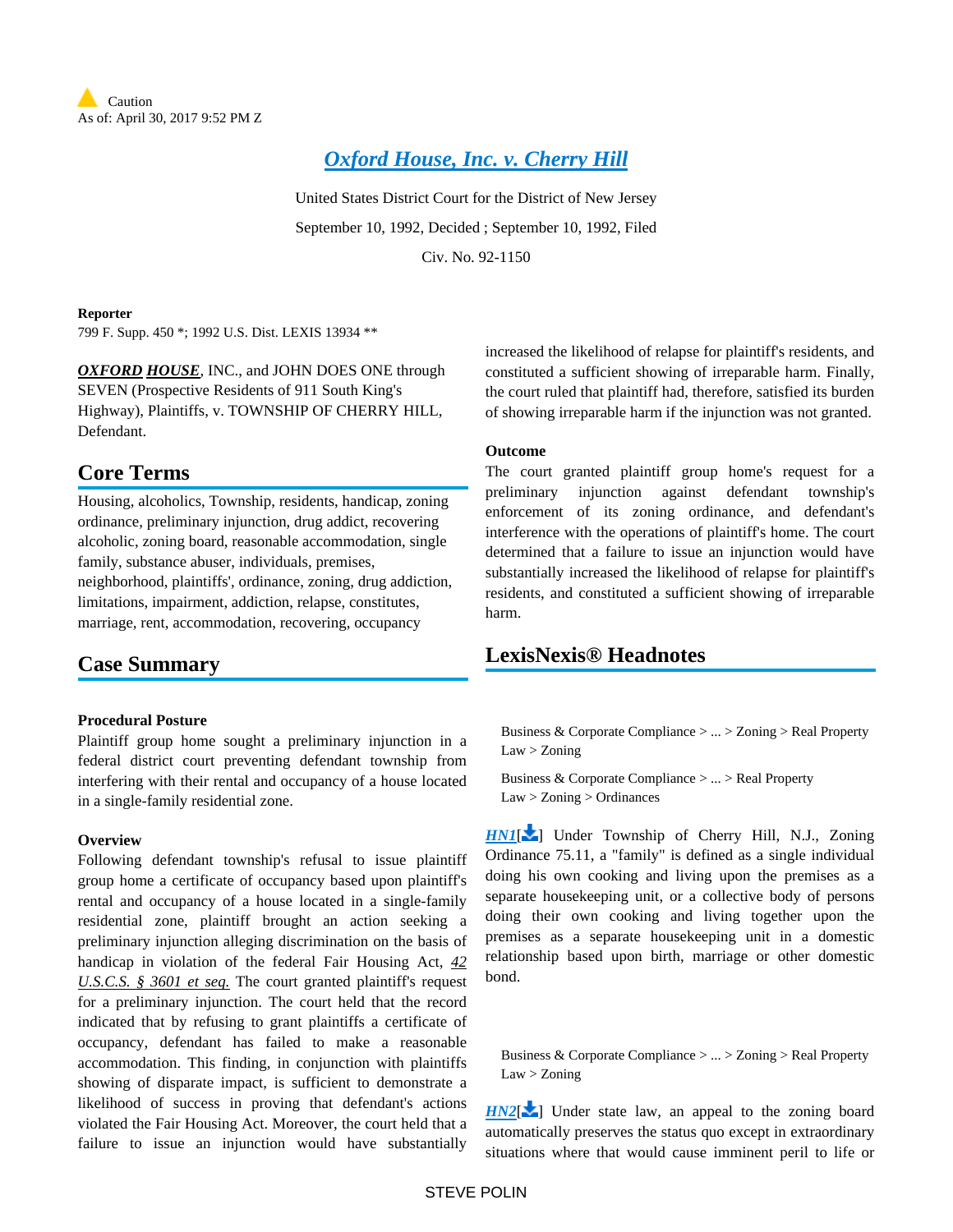#### <span id="page-1-0"></span>property. *[N.J. Stat. Ann. § 40:55D-75](https://advance.lexis.com/api/document?collection=statutes-legislation&id=urn:contentItem:5F0Y-C771-6F13-044N-00000-00&context=)*.

Civil Procedure > ... > Injunctions > Grounds for Injunctions > Public Interest

Civil Procedure > Remedies > Injunctions > Preliminary & Temporary Injunctions

**[HN3](https://advance.lexis.com/api/document?collection=cases&id=urn:contentItem:3S4N-GPD0-008H-F367-00000-00&context=&link=LNHNREFclscc3)[\[](#page-7-0)** ] A district court may issue a preliminary injunction where the following standards are met: plaintiffs are likely to succeed on the merits; plaintiffs are subject to irreparable harm pendente lite; defendants will not suffer substantial harm from the grant of an injunction; and the public interest requires that plaintiffs be accorded relief.

Civil Procedure > Judgments > Preclusion of Judgments > General Overview

Civil Procedure > ... > Preclusion of Judgments > Estoppel > General Overview

Civil Procedure > ... > Preclusion of Judgments > Estoppel > Collateral Estoppel

Civil Procedure > Judgments > Preclusion of Judgments > Res Judicata

 $HN4$ [\[](#page-7-1) $\blacktriangle$ ] A party in a second lawsuit cannot be bound by a determination of a claim or issue in a previous lawsuit to which she was not a party.

Civil Rights Law > ... > Contractual Relations & Housing > Fair Housing Rights > General Overview

Civil Rights Law > ... > Contractual Relations & Housing > Fair Housing Rights > Fair Housing Act

Business & Corporate Compliance > ... > Public Health & Welfare Law > Housing & Public Buildings > Fair Housing

Real Property Law > Zoning > General Overview

Business & Corporate Compliance > ... > Real Property Law > Zoning > Ordinances

<span id="page-1-1"></span>*[HN5](https://advance.lexis.com/api/document?collection=cases&id=urn:contentItem:3S4N-GPD0-008H-F367-00000-00&context=&link=LNHNREFclscc5)*[\[](#page-7-2) $\blacktriangleright$ ] A finding that a Fair Housing Act (Act) plaintiff has violated a local zoning ordinance does not preclude a finding of discrimination in violation of the Act. Rather, it is wellestablished that the Act prohibits discriminatory land use decisions by municipalities, even when such decisions are ostensibly authorized by local ordinance.

Civil Rights Law > ... > Contractual Relations & Housing > Fair Housing Rights > General Overview

Civil Rights Law > ... > Fair Housing Rights > Protected Classes > Disability Discrimination

Civil Rights Law > ... > Contractual Relations & Housing > Fair Housing Rights > Fair Housing Act

Civil Rights Law  $> ... >$  Contractual Relations & Housing  $>$  Fair Housing Rights > Fair Housing Amendments Act

Public Health & Welfare Law > Housing & Public Buildings > General Overview

Business & Corporate Compliance > ... > Public Health & Welfare  $Law > H \omega$  and  $\&$  Public Buildings  $>$  Fair Housing

*[HN6](https://advance.lexis.com/api/document?collection=cases&id=urn:contentItem:3S4N-GPD0-008H-F367-00000-00&context=&link=LNHNREFclscc6)*[\[](#page-8-0) $\blacktriangleright$ ] The Fair Housing Act defines "handicap" as: a physical or mental impairment which substantially limits one or more of such person's major life activities, a record of having such an impairment, or being regarded as having such an impairment, but such term does not include current, illegal use of or addiction to a controlled substance. *42 U.S.C.S. § 3602(h)*.

Business & Corporate Compliance > ... > Public Health & Welfare  $Law > H$ ousing & Public Buildings  $>$  Fair Housing

 $H<sub>N7</sub>[$  $H<sub>N7</sub>[$  The regulations state that the term physical or mental impairment includes, but is not limited to, such diseases and conditions as drug addiction (other than addiction caused by current, illegal use of a controlled substance) and alcoholism. *[24 C.F.R. § 100.201\(a\)\(2\)](https://advance.lexis.com/api/document?collection=administrative-codes&id=urn:contentItem:5MD7-1KX0-008G-Y3M4-00000-00&context=)*.

<span id="page-1-2"></span>Business & Corporate Compliance > ... > Public Health & Welfare  $Law > H$ ousing & Public Buildings  $>$  Fair Housing

<span id="page-1-3"></span>**[HN8](https://advance.lexis.com/api/document?collection=cases&id=urn:contentItem:3S4N-GPD0-008H-F367-00000-00&context=&link=LNHNREFclscc8)[\[](#page-8-2)** ] Alcoholism and drug addiction (excluding current drug use) constitute "impairments" under the Fair Housing Act.

Civil Rights Law  $> ... >$  Contractual Relations & Housing  $>$  Fair Housing Rights > General Overview

Civil Rights Law  $> ... >$  Contractual Relations & Housing  $>$  Fair Housing Rights > Fair Housing Act

Civil Rights Law  $> ... >$  Contractual Relations & Housing  $>$  Fair Housing Rights > Fair Housing Amendments Act

Civil Rights Law > ... > Fair Housing Rights > Prohibited Conduct  $>$  Leasing & Sales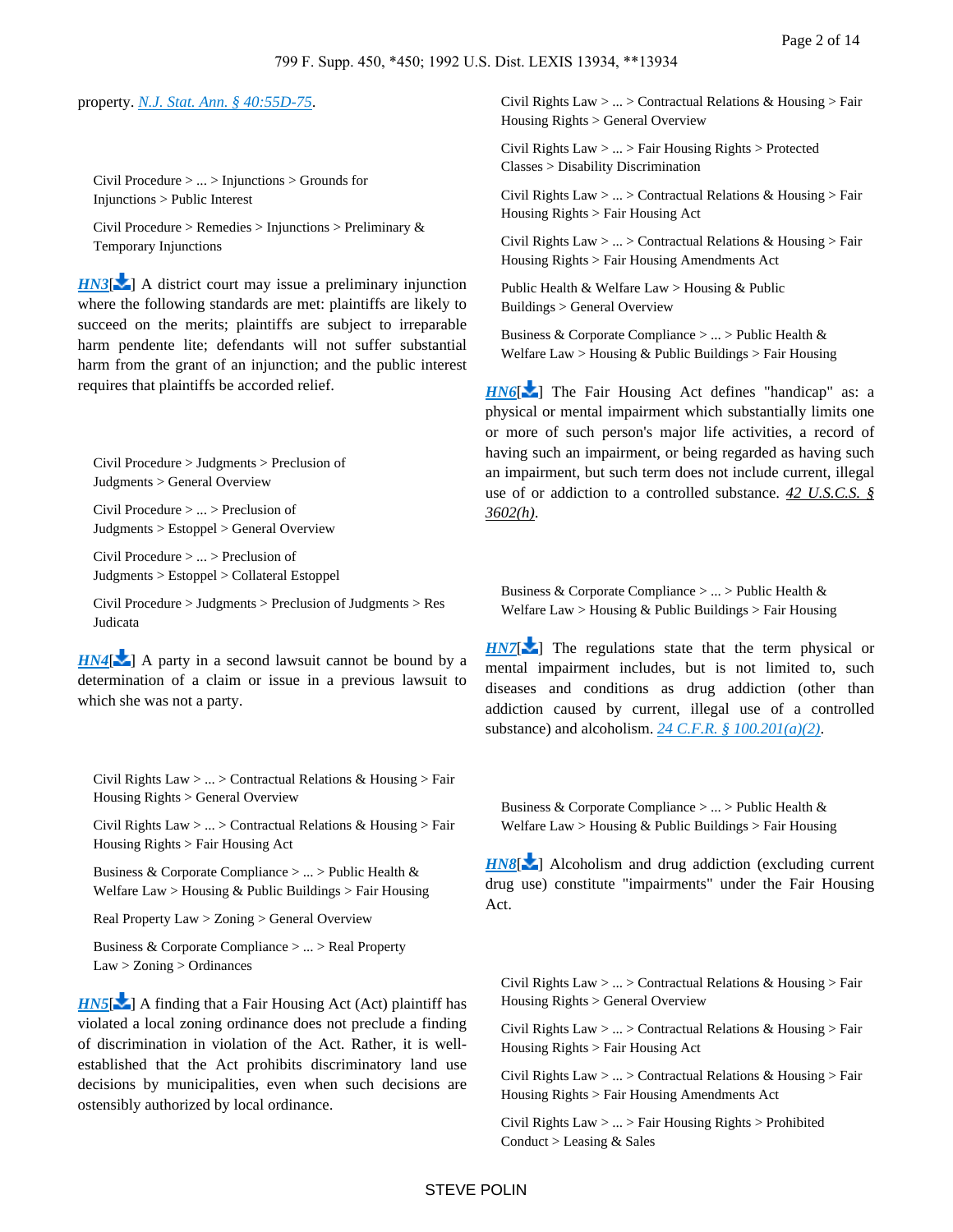Public Health & Welfare Law > Housing & Public Buildings > General Overview

Business & Corporate Compliance > ... > Public Health & Welfare Law > Housing & Public Buildings > Fair Housing

*[HN9](https://advance.lexis.com/api/document?collection=cases&id=urn:contentItem:3S4N-GPD0-008H-F367-00000-00&context=&link=LNHNREFclscc9)*[\[](#page-9-0) $\blacktriangleright$ ] Under § 804 of the Fair Housing Act it is unlawful to discriminate in the sale or rental, or to otherwise make unavailable or deny, a dwelling to any buyer or renter because of a handicap of that buyer or renter, a person residing in or intending to reside in that dwelling after it is so sold, rented or made available, or any person associated with that buyer or renter.  $42 \text{ U.S. C.S. }$   $\frac{6}{9}$   $\frac{3604(f)(1)}{10}$ . To prove a violation of § 804, plaintiffs must show either intentional discrimination or a discriminatory impact.

<span id="page-2-0"></span>Civil Rights Law > ... > Contractual Relations & Housing > Fair Housing Rights > General Overview

Civil Rights Law > ... > Contractual Relations & Housing > Fair Housing Rights > Fair Housing Act

Civil Rights Law > ... > Contractual Relations & Housing > Fair Housing Rights > Fair Housing Amendments Act

Civil Rights Law > ... > Protection of Disabled Persons > Federal Employment & Services > Accommodations

Business & Corporate Compliance > ... > Public Health & Welfare Law > Housing & Public Buildings > Fair Housing

*[HN10](https://advance.lexis.com/api/document?collection=cases&id=urn:contentItem:3S4N-GPD0-008H-F367-00000-00&context=&link=LNHNREFclscc10)*[\[](#page-10-0) $\blacktriangleright$ ] Congress defined "discrimination" as used in § 804 of the Fair Housing Act to include a refusal to make reasonable accommodations in rules, policies, practices, or services, when such accommodations may be necessary to afford such person equal opportunity to use and enjoy a dwelling. *42 U.S.C.S. § 3604(f)(3)(B)*.

<span id="page-2-1"></span>Business & Corporate Compliance > ... > Public Health & Welfare Law > Housing & Public Buildings > Fair Housing

<span id="page-2-2"></span>*[HN11](https://advance.lexis.com/api/document?collection=cases&id=urn:contentItem:3S4N-GPD0-008H-F367-00000-00&context=&link=LNHNREFclscc11)*[\[](#page-10-1) $\blacktriangleright$ ] A showing of disparate impact does not require any showing of intent or animus.

Civil Rights Law > ... > Contractual Relations & Housing > Fair Housing Rights > General Overview

Civil Rights Law > ... > Fair Housing Rights > Prohibited Conduct > Leasing & Sales

Business & Corporate Compliance > ... > Public Health & Welfare Law > Housing & Public Buildings > Fair Housing  $HNI2[\lambda]$  $HNI2[\lambda]$  $HNI2[\lambda]$  A showing of a substantial likelihood that a defendant has violated the Fair Housing Act is itself sufficient to create a presumption of irreparable harm, which shifts the burden to defendant to prove that any injury that may occur is not irreparable.

Governments > Legislation > Statute of Limitations > Time Limitations

Real Property Law > Zoning > Judicial Review

*[HN13](https://advance.lexis.com/api/document?collection=cases&id=urn:contentItem:3S4N-GPD0-008H-F367-00000-00&context=&link=LNHNREFclscc13)*<sup>2</sup> ] Under state law, a zoning board has 120 days after an appeal is filed to render a decision. See *[N.J. Stat. Ann. §](https://advance.lexis.com/api/document?collection=statutes-legislation&id=urn:contentItem:5F0Y-C771-6F13-044J-00000-00&context=)  [40:55D-73](https://advance.lexis.com/api/document?collection=statutes-legislation&id=urn:contentItem:5F0Y-C771-6F13-044J-00000-00&context=)*.

**Counsel: [\*\*1]** James Katz, Esq., American Civil Liberties Union of New Jersey, Tomar, Simonoff, Adourian & O'Brien, 41 South Haddon Avenue, Haddonfield, New Jersey 08033, Attorney for Plaintiffs.

Francine I. Axelrad, Esq., Municipal Attorney, 820 Mercer Street, Cherry Hill, New Jersey 08002, Attorney for Defendant.

**Judges:** GERRY

**Opinion by:** JOHN F. GERRY

## **Opinion**

 **[\*452]** OPINION

GERRY, Chief Judge

Plaintiffs are a group home for recovering drug addicts and alcoholics and its residents. They seek a preliminary injunction from this court preventing the Township of Cherry Hill from interfering with their rental and occupancy of a house located in a single family residential zone in Cherry Hill. The complaint and an application for a temporary restraining order were filed on March 20, 1992, after the Township refused to issue plaintiffs a Certificate of Occupancy ("C.O.") on the grounds that they failed to meet the definition of a "single family" under the Township's zoning ordinance. Without this C.O., plaintiffs were prohibited under the zoning ordinance from occupying the house. The complaint charges that Cherry Hill's action constitutes discrimination on the basis of handicap in violation of the federal Fair Housing Act, *42 U.S.C. [\*\*2] § 3601 et seq.* On the day the suit was filed, this court issued a temporary restraining order, enjoining the Township from interfering with the immediate occupancy of the house by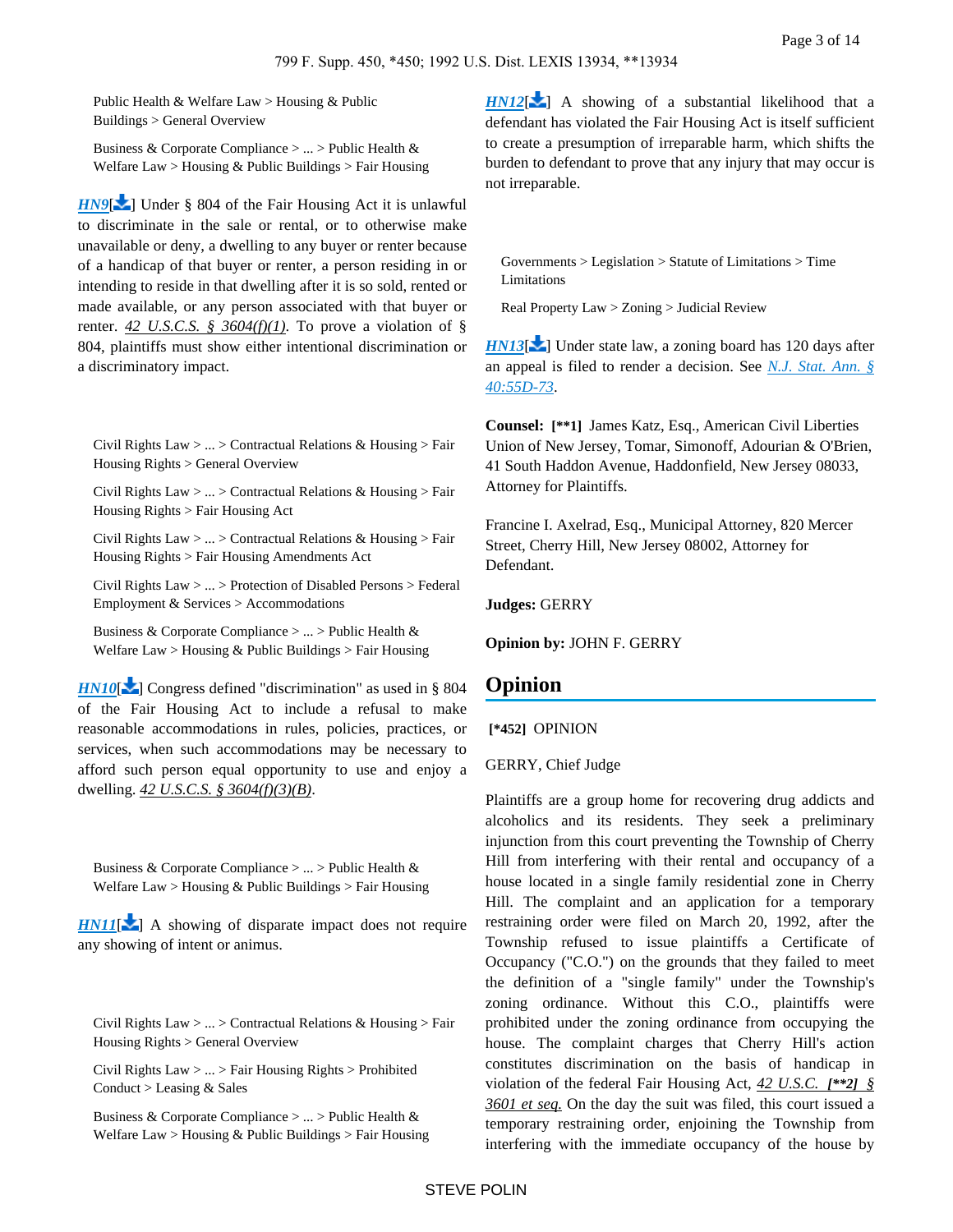plaintiffs. A preliminary injunction hearing was subsequently held on May 14, 1992. Based on the following findings of fact and conclusions of law, plaintiffs' request for a preliminary injunction will be granted.

### **FINDINGS OF FACT**

#### **A.** *The Parties*

1. Plaintiff, *Oxford House*, Inc., is a Maryland, not-for-profit, tax-exempt corporation which assists in the establishment of housing for recovering alcoholics and substance abusers. *Oxford House*, Inc. serves as the umbrella organization for a national network of approximately 400 individual *Oxford Houses*, approximately 20 of which are located in New Jersey.

2. Plaintiffs, John Does One through Seven, are current residents of a newly-established *Oxford House* located at 911 South Kings Highway in Cherry Hill, New Jersey. They are all recovering alcoholics and substance abusers in need of housing, and they each have completed a rehabilitation program for either alcoholism or drug abuse prior to moving into the house.

3. Defendant, Township **[\*\*3]** of Cherry Hill, is a municipal corporation located in Camden County, New Jersey, organized under the laws of the State of New Jersey. Cherry Hill exercises zoning authority over the land within its borders.

4. *Oxford Houses* are not health care facilities, rehabilitation centers, or supervised halfway houses. They are simply residential dwellings rented by a group of individuals who are recovering from alcoholism and drug addiction. Three basic rules govern the functioning of all *Oxford Houses*: each house must 1) be democratically self-governed by its residents, 2) be financially self-supporting, and 3) immediately expel any resident who relapses into drug and/or alcohol use. No professional treatment, therapy, or paid staff is provided. Unlike a boarding house, where a proprietor is responsible to run and operate the premises, at *Oxford House*, the residents are responsible for their own food and care as well as for running the home. Because the house must be selfsupporting, each of the residents needs a source of income to pay his or her fair share of the expenses. <sup>1</sup>

 **[\*\*4] [\*453]** 5. *Oxford House*, Inc. has entered into a contract with the State of New Jersey to administer a revolving loan fund, which makes start-up loans to help establish group homes for recovering alcoholics and substance abusers throughout the state. New Jersey set up this loan fund in accordance with the federal Anti-Drug Abuse Act of 1988, *[42 U.S.C. § 300x-4a](https://advance.lexis.com/api/document?collection=statutes-legislation&id=urn:contentItem:4YF7-GNM1-NRF4-408V-00000-00&context=)*, under which states are required to initiate such loan funds in order to receive federal block grant funds for alcohol and drug abuse and mental health services under the Public Health Services Act, *[42](https://advance.lexis.com/api/document?collection=statutes-legislation&id=urn:contentItem:4YF7-GRH1-NRF4-43VP-00000-00&context=)  [U.S.C. §§ 300x](https://advance.lexis.com/api/document?collection=statutes-legislation&id=urn:contentItem:4YF7-GRH1-NRF4-43VP-00000-00&context=)* and *[300x-2](https://advance.lexis.com/api/document?collection=statutes-legislation&id=urn:contentItem:4YF7-GR91-NRF4-41FW-00000-00&context=)*. Under the Anti-Drug Abuse Act, groups of four or more recovering alcoholics or substance abusers who want to live in a group home are entitled to a loan of up to \$ 4,000 to cover the start-up expenses of renting a house, including the security deposit and first month's rent. The loan must be repaid within two years. In order to be eligible for the funds, the houses must operate according to the basic *Oxford House* model; i.e., they must: 1) be democratically self-governing; 2) be financially selfsupporting; and 3) prohibit the use of illegal drugs or alcohol on the premises and immediately expel any resident **[\*\*5]**  who resumes the use of drugs or alcohol. <sup>2</sup> *See [42 U.S.C. §](https://advance.lexis.com/api/document?collection=statutes-legislation&id=urn:contentItem:4YF7-GNM1-NRF4-408V-00000-00&context=)  [300x-4a\(a\)\(6\)](https://advance.lexis.com/api/document?collection=statutes-legislation&id=urn:contentItem:4YF7-GNM1-NRF4-408V-00000-00&context=)*.

6. Although *Oxford House*, Inc. provides assistance in setting up individual houses and provides technical support initially, once established, an individual *Oxford House* is no longer subject to direct, ongoing control by *Oxford House*, Inc. The residents of the house make all of the decisions regarding the management of the house, including decisions concerning new residents. This helps the residents to develop a sense of responsibility and self-esteem, which are important ingredients to a successful recovery.

7. *Oxford House*, Inc. attempts to locate houses in clean, drug-free, single family neighborhoods that will provide the occupants a sense of pride and self-worth. **[\*\*6]** *Oxford House*, Inc. has found that the location of these houses in such neighborhoods plays a crucial role in an individual's recovery by promoting self-esteem, helping to create an incentive not to relapse, and avoiding the temptations that the presence of drug trafficking can create.

8. There is no limit on the amount of time an individual may

<sup>&</sup>lt;sup>1</sup> The original *Oxford House* was founded in 1975 in Montgomery County, Maryland by a group of individuals who were recovering from alcohol or drug addiction. When the County decided to close the halfway house in which they had been living because of lack of funds, the group rented the house themselves. Resentful of the way the halfway house had been run, they sought to operate *Oxford House* differently: no staff was present at the house; a resident could

stay as long as he worked, remained drug and alcohol free, and paid his share of the expenses; and the house was democratically selfgoverned.

<sup>2</sup>These provisions of the federal law are based upon the national experience of *Oxford House*, which served as a model for the "selfrun and self-supported recovery housing envisioned by Congress." 134 Cong. Rec. E 3732 (Daily Ed. Nov. 10, 1988) (Remarks of Rep. Madigan).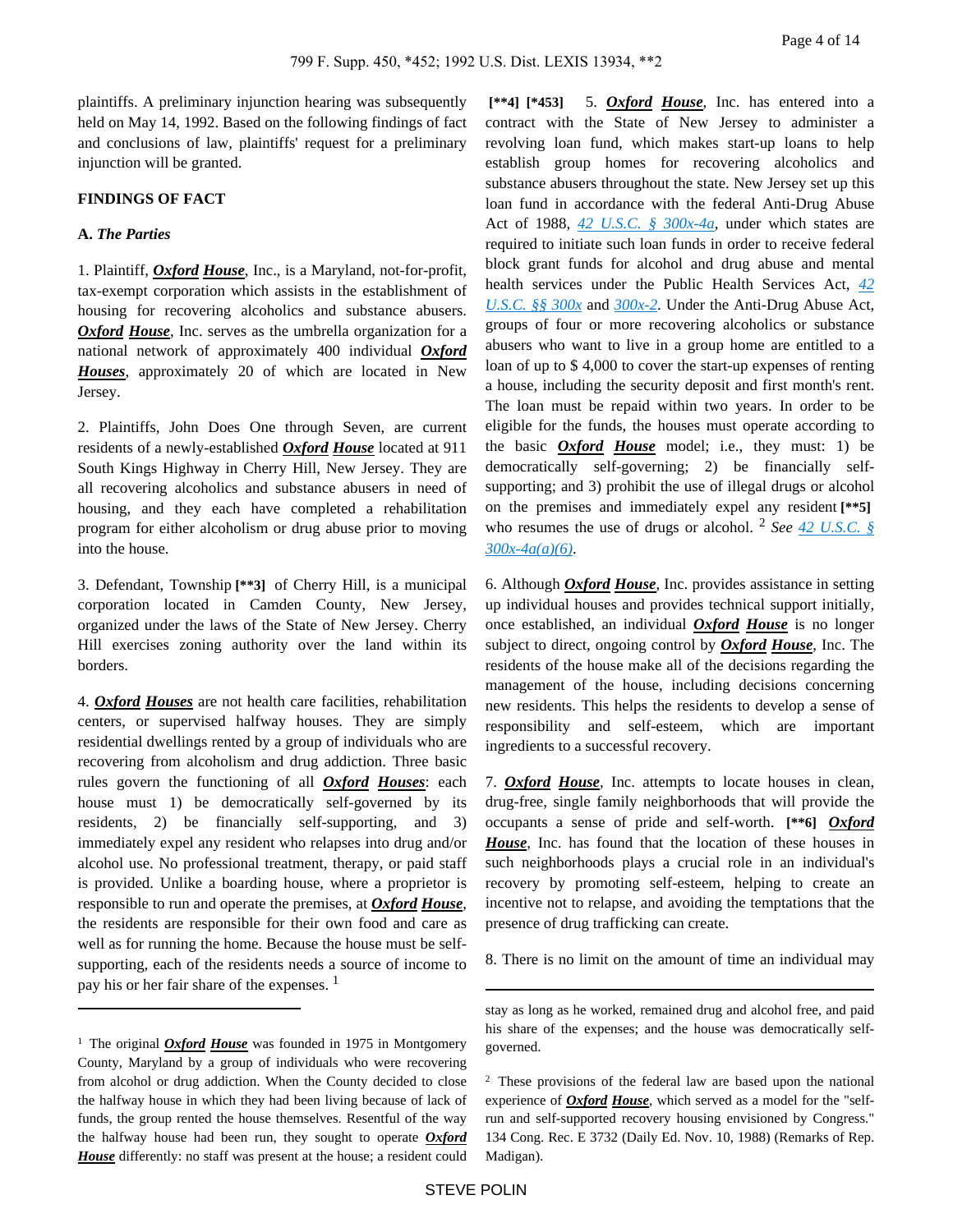reside in an *Oxford House*; as long as she does not resume the use of drugs or alcohol, meets the requisite financial obligations and does not engage in disruptive behavior, an individual could reside in an *Oxford House* indefinitely. At one of the original *Oxford Houses*, a resident stayed for 16 years. Most stay for shorter periods of time, however. In another *Oxford House* in Cherry Hill, which has been operating for two years, the average length of stay of the current residents has been six months to a year.

## **B.** *The Dispute*

9. Early this year, *Oxford House*, Inc. made a decision to open up another house in Cherry Hill because the existing houses in Camden County were unable to meet the demand for suitable housing for recovering alcoholics and substance abusers in the area. Accordingly, in February of 1992, pursuant to *Oxford* **[\*\*7]** *House*, Inc.'s contractual obligation with the State of New Jersey, it entered into a lease with a property management firm, Realco Management Inc., to rent the premises at 911 South Kings Highway for use as an *Oxford House*. In connection with this lease, a check in the amount of \$ 2,875.00 was drawn from the New Jersey revolving loan fund and paid to Realco on March 5, 1992 to cover the first month's rent and security deposit. *Oxford House*, Inc. intended to have the house occupied beginning on March 15, 1992.

10. 911 South Kings Highway is a detached single family house located in a single family residential zone under the  **[\*454]** Township's zoning ordinance. The property is located on a well-traveled street. Across the street from the house are a commercial office, two apartment complexes, a florist, and several offices in residential properties. On the same side of the street as the house are an office complex, a contractor who works out of his home, and residences mixed in with offices in residence-type buildings. Behind the house are another set of offices, as well as single family residences and duplexes.

11. Subsequent to entering into the lease with *Oxford House*, Realco applied **[\*\*8]** to the Township for a Certificate of Occupancy pursuant to Township Ordinance 75-11, which requires a landlord to obtain a C.O. prior to any rental, including the rental of a single family home.  $3$  In order for a C.O. to be issued, the proposed use of the property must comply with the Township's zoning ordinance, as well as the Township's property maintenance code.

12. On March 11, 1992, Bernard Rosen, an inspector from Cherry Hill, inspected the premises pursuant to Realco's C.O. application. At the time of the inspection, he was informed that the prospective tenant was to be *Oxford House*. Mr. Rosen then informed Realco that he would have to report to the Township that *Oxford House* was the prospective tenant, and he told Realco that this "was a problem." Rosen subsequently did inform the Township's Director of Community Development, William Ragozine, that the house was to be occupied by *Oxford House*.

13. On the same day as Rosen's **[\*\*9]** inspection, Francine Axelrad, attorney for Cherry Hill, wrote to Realco informing them that their application for a C.O. had been denied.  $4$  Her letter stated that the basis for the denial was that "*Oxford House* does not satisfy the definition of a single family under the Township's Zoning Ordinance." <sup>5</sup>

 **[\*\*10]** 14. As a result of this letter, Realco Management sought to return the first month's rent and security deposit and sever its relationship with *Oxford House*. On March 20, 1992, however, this court entered a temporary restraining order,

<sup>5</sup>At the preliminary injunction hearing, the Township took the position that the C.O. was originally denied because of property maintenance code violations, as well as this violation of the zoning ordinance. Mr. Rosen testified on direct examination that he observed numerous code violations during his inspection of March 11th, and that he informed Mr. Ragozine of these violations. The Township does not dispute that any property maintenance code violations that did exist were cured by March 30, 1992, when the C.O. was finally issued pursuant to this court's order. Thus, it is clear that, at this juncture, the Township's ongoing opposition to plaintiffs' occupancy of the house is based solely on its position that the residents do not constitute a family under the zoning ordinance.

The dispute as to the code violations existing on March 11th, therefore, relates only to the question of what was the original basis for the Township's denial of the C.O. We believe that the most persuasive evidence on this question is the letter of March 11th to Realco Management from the Township's attorney. As noted above, the only basis for the denial of the C.O. set forth in that letter was the failure to comply with the zoning ordinance's "single family" requirement. Had there been an additional reason for the denial, we believe that it would have been stated in the letter. Since no additional reason was stated, we are persuaded that the sole reason for the Township's original denial of the C.O., as well as its ongoing opposition to plaintiffs' occupancy of 911 South King's Highway, is the Township's view that plaintiffs do not constitute a "family" under the zoning ordinance.

<sup>&</sup>lt;sup>3</sup> The C.O. requirement applies only to rentals and not sales of single family homes.

<sup>&</sup>lt;sup>4</sup> At the time the decision was made on March 11, 1992 to deny *Oxford House* a C.O., no one from Cherry Hill had contacted *Oxford House* or had any information about the background or the identity of the prospective tenants at 911 South Kings Highway. There is nothing in the application for a C.O. which inquires into the background of the proposed tenants nor is this information ordinarily obtained in connection with a C.O. application.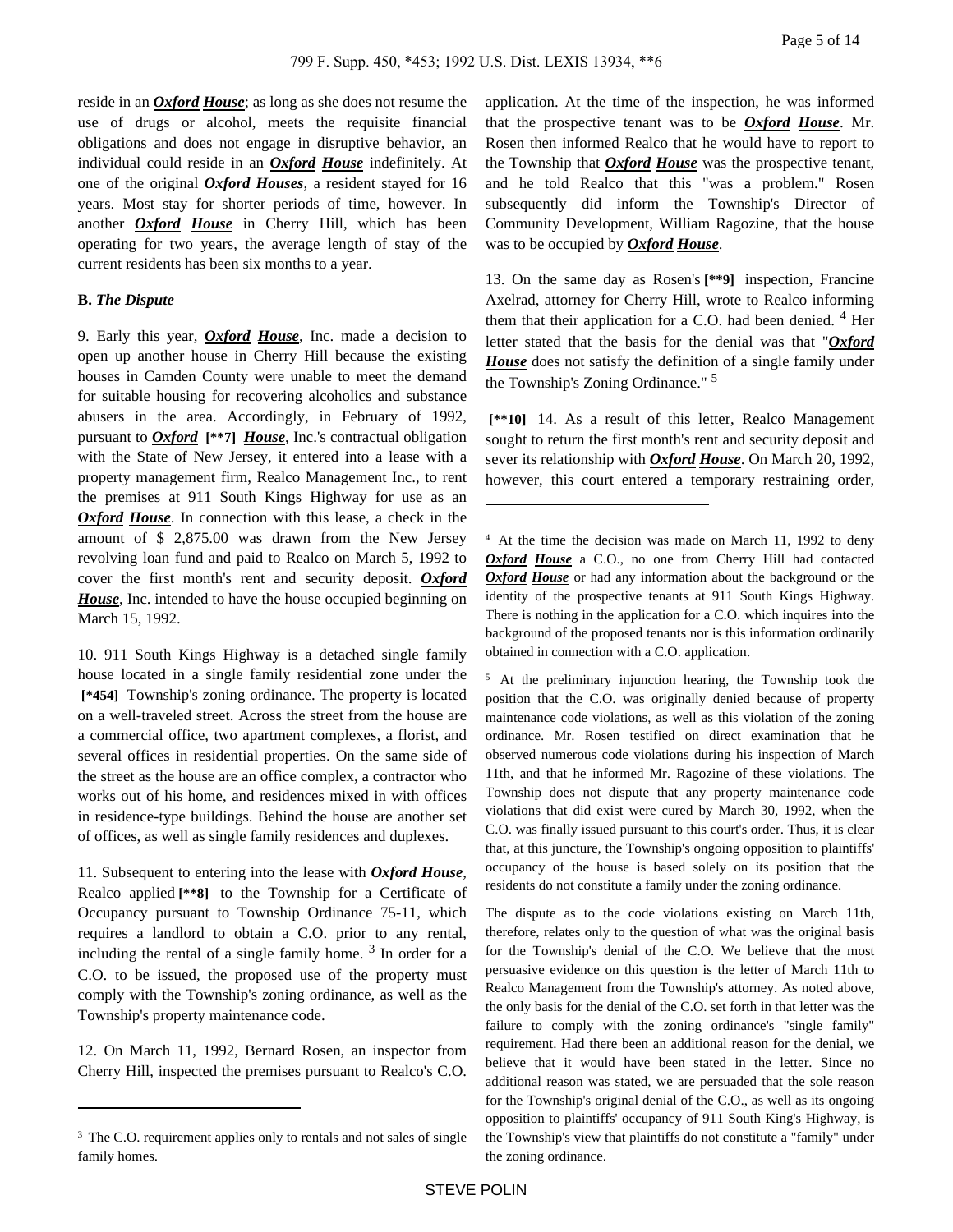enjoining the Township from interfering with plaintiffs' occupancy of 911 South Kings Highway. Pursuant to that order, the Township reinspected the premises for maintenance code violations and, finding no such violations, issued a C.O. on March 30, 1992.

15. Since April 1, 1992, 911 South Kings Highway has been occupied by a group of recovering alcoholics and substance abusers. Since that time, there have been no **[\*455]**  complaints from the neighbors or anyone else concerning the use of the premises.

16. In addition to 911 South Kings Highway, *Oxford House* also operates group homes at 141 Pine Valley Road and 108 Hilltop Court in Cherry Hill. The Township has previously filed suit in state court to evict the residents of those two homes because of their failure to meet the definition of family under the zoning ordinance. <sup>6</sup> None of the residents of those properties have been charged with any violation of any municipal ordinance in connection with their **[\*\*11]** conduct at the residences, and none of those residents have been arrested for unauthorized use of drugs or alcohol at the premises. William Ragozine, the Director of Community Development for Cherry Hill, testified that neither he nor his department have any information indicating that the presence of these houses has had any adverse impact on the surrounding neighborhoods.

#### **C.** *The Township's Zoning Ordinance*

<span id="page-5-0"></span>17. *[HN1](https://advance.lexis.com/api/document?collection=cases&id=urn:contentItem:3S4N-GPD0-008H-F367-00000-00&context=&link=clscc1)*<sup>[4[\]](#page-0-0)</sup> Under the Cherry Hill Zoning Ordinance, a "family" is defined as:

a single individual doing his own cooking and living upon the premises as a separate housekeeping unit, or a collective body of persons doing their own cooking and living together upon the premises as a separate housekeeping unit in a domestic relationship based upon birth, marriage or other domestic bond.

Cherry Hill interprets this ordinance so as to impose more stringent requirements on groups of unrelated individuals seeking to rent a single family home than on groups who are related by blood or **[\*\*12]** marriage. While groups related by blood or marriage who apply for a C.O. are automatically considered to meet the definition of family under the zoning ordinance, a group of unrelated individuals is initially presumed not to constitute a family. In order to obtain a C.O., a group of unrelated individuals must prove that they meet a standard of "permanency and stability." This standard is never imposed on groups related by blood or marriage because they are automatically found to meet the definition of "family" regardless of their particular circumstances. This "permanency and stability" standard is not referred to or defined anywhere in the zoning ordinance, and the Township has no written criteria according to which the standard may be uniformly applied.

18. When a group of people related by blood or marriage applies for a C.O., assuming that other requirements under the property maintenance code are met, it will be automatically granted on the basis of a simple application form which asks for little more than the proposed tenants' names. When a group of unrelated individuals applies for a C.O., however, it will initially be denied on the ground that they do not meet the definition  $[**13]$  of a single family. <sup>7</sup>  $[**14]$  The group can then only obtain a C.O. by applying to the Cherry Hill Zoning Board for a variance or an interpretation. The Zoning Board will then hold public hearings, at which the group members must present testimony establishing that they meet the vague standard of "permanency and stability." Until the Zoning Board makes a determination on such an application, the status quo will remain in effect, <sup>8</sup> and thus the **[\*456]** group will be unable to occupy the premises for which it has signed a lease.<sup>9</sup>

19. To the extent that the Township of Cherry Hill takes the position that *Oxford House* does not meet the definition of a single family under its zoning ordinance, *Oxford House* is precluded from obtaining a C.O. for any single family home

<sup>6</sup>*See infra* P 24.

<sup>7</sup>Although Mr. Ragozine objected to the term "automatic" in this context and insisted that the initial determination as to whether a group constitutes a "family" is made on a "case-by-case" basis, we were unpersuaded by his apparent attempts to obfuscate the rigid and inflexible nature of his agency's decision-making process. Plaintiffs' counsel effectively impeached Mr. Ragozine's attempt to back away from earlier deposition testimony in which he clearly stated that a group of individuals not related by blood or marriage could never constitute a "family" in his view. Moreover, Mr. Ragozine admitted that he could not think of a single instance in which a C.O. had been denied to a group of people related by blood or marriage on the basis of their failure to meet the definition of family or the "permanency or stability" standard. Nor, indeed, could he think of an instance in which any formal determination with regard to such a group's compliance with these standards was made.

<span id="page-5-1"></span><sup>&</sup>lt;sup>8</sup> [HN2](https://advance.lexis.com/api/document?collection=cases&id=urn:contentItem:3S4N-GPD0-008H-F367-00000-00&context=&link=clscc2)<sup>[\[](#page-0-1)42</sup>] Under state law, an appeal to the Zoning Board automatically preserves the status quo except in extraordinary situations where that would "cause imminent peril to life or property." *[N.J.S.A. 40:55D-75](https://advance.lexis.com/api/document?collection=statutes-legislation&id=urn:contentItem:5F0Y-C771-6F13-044N-00000-00&context=)*.

<sup>9</sup>The Township's initial denial of a C.O. for *Oxford House*'s occupancy of 911 South King's Highway has not been appealed to the Zoning Board. *See infra* PP 44-45.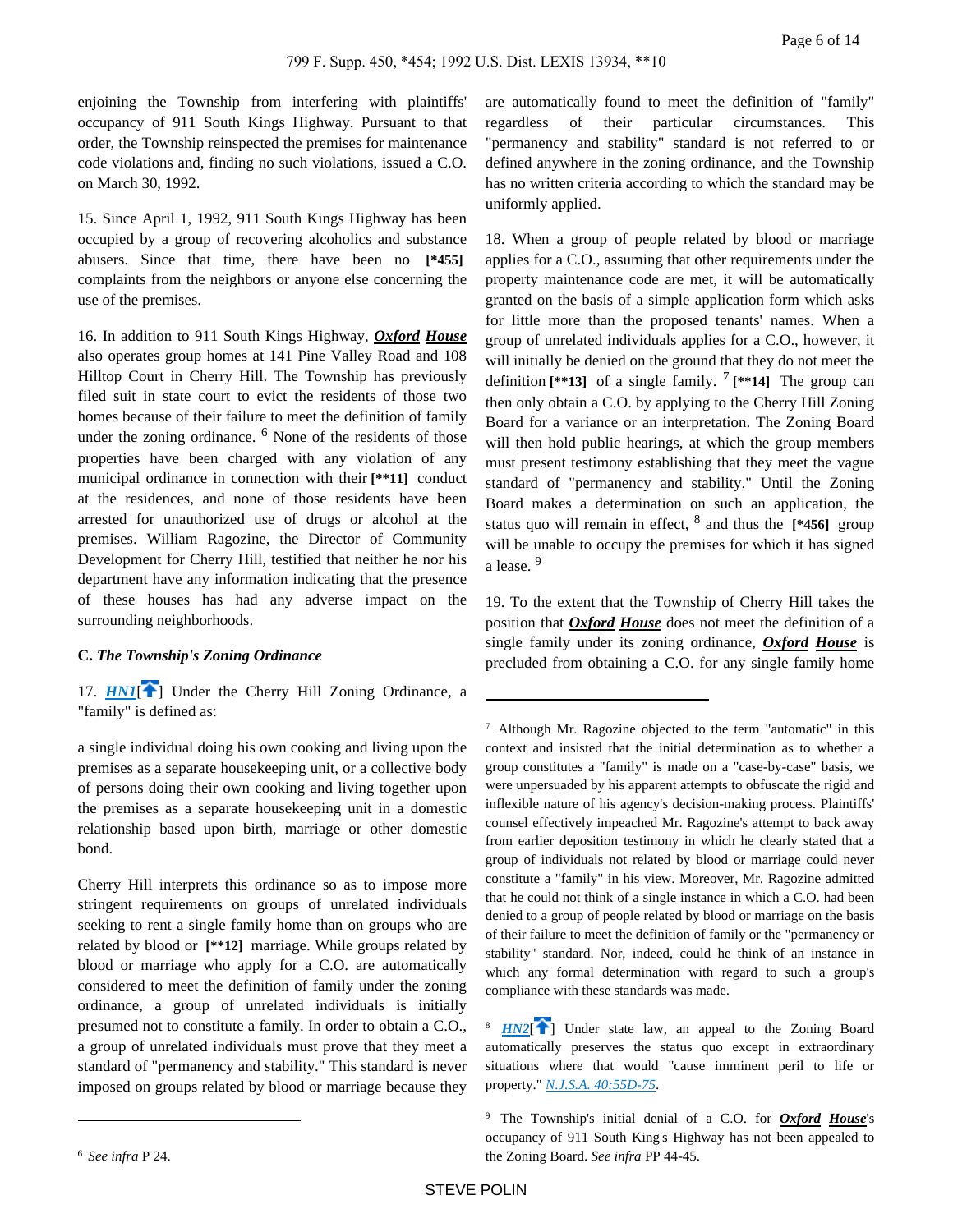in any of the five residential zones in the Township. The vast majority of the single family homes in Cherry Hill are located in these five residential zones.

20. Other than *Oxford House*, there are no halfway houses, group homes or any other homes in Cherry Hill which provide housing for recovering alcoholics and substance abusers. There is no provision in the Township's zoning ordinance for halfway houses or group homes.

#### **D.** *The Nature of Alcoholism and Drug Addiction*

21. **[\*\*15]** Addiction to illegal drugs or alcohol places severe limitations on people's lives, disrupting personal relationships, and impairing one's ability to advance in school or employment. These limitations continue to have a significant impact on an alcoholic's or drug addict's life even after the process of recovery has begun. 10 **[\*\*16]** After completion of a rehabilitation program, it is crucial for recovering alcoholics and substance abusers to have a supportive, drug and alcoholfree living environment. The support obtained by being in a group of other recovering addicts substantially increases an individual's chances for recovery. <sup>11</sup>

Additionally, one of the current residents of the *Oxford House* at 911 South Kings Highway, A.R., testified that alcoholism has "taken over [his] life" and is "the reason [he] cannot hold a job [or] relationships."

<sup>11</sup> Mr. Regan testified that "the key ingredient in recovering from drug addiction and alcoholism [and] being integrated back into the community . . . is the group support," and that an individual's chances of recovery are increased fivefold by living in a clean, stable drug and alcohol-free environment. Steve Polin, *Oxford House* Inc.'s Director of Community Affairs, who is himself a recovering addict and former *Oxford House* resident, testified that

 **[\*\*17]** 22. There is a shortage of adequate housing in New Jersey for recovering substance abusers and alcoholics. <sup>12</sup> Closing **[\*457]** down the *Oxford House* at 911 South Kings Highway and forcing the residents to leave would be extremely detrimental to their recovery and would substantially increase the likelihood of relapse.  $^{13}$ 

 **[\*\*18]** The above constitutes the court's findings of fact in

there is a certain amount of emotional bonding and support that one can only get from living or associating with other recovering addicts and alcoholics. In Narcotics Anonymous, it's said that the therapy value of one addict helping another is without parallel. And this is . . . seen on a daily basis in *Oxford House*.

Joan Treske, the Program Coordinator for a treatment program for substance abusers and mentally ill persons in Cherry Hill, who has worked with alcoholics and drug addicts for 12 years, testified that living in a supportive environment is particularly important for people who are in the early stages of recovery. With regard to one of her clients who is a current resident of 911 South Kings Highway, she said that living in *Oxford House* has made "the difference of night and day" for him.

It has made an enormous difference for this particular individual to be living in a community where not only drugs are not available but he is required to be part of a smaller household community where he has really [been] required to . . . pull his weight.

 $12$  Mr. Regan testified that the lack of adequate housing in a drug and alcohol-free environment is a "major, major problem." He stated that for alcoholics and drug addicts, finding adequate housing in a drug and alcohol-free neighborhood after a rehabilitation program is more difficult than getting into the rehabilitation program itself.

Mary Long, an aftercare counselor at an inpatient treatment program for alcoholism and drug addiction located in Williamstown, New Jersey, testified that it has been so difficult to find suitable housing for recovering alcoholics who have completed the program, that she has been forced to place clients in Pennsylvania.

Riley Regan testified that if communities like Cherry Hill were able to shut down *Oxford Houses*, "it would be a major disaster for our field." Finally, one current resident of 911 South Kings Highway, when asked what would happen if he were forced to leave, testified: "At this time? It scares me. I don't know where I'd go or what I'd do, you know. I have no plans. I don't know what I'd do right now."

<sup>&</sup>lt;sup>10</sup> Riley Regan, executive director of the Governor's Council on Alcoholism and Drug Abuse for the State of New Jersey, is himself a recovering alcoholic who has worked in the field of alcoholism and drug abuse for over 25 years and has extensive experience, training, education, and specialized knowledge in this field. We therefore find him to be an expert witness pursuant to *[Fed.R.Ev. 702](https://advance.lexis.com/api/document?collection=statutes-legislation&id=urn:contentItem:5GYC-2991-FG36-120S-00000-00&context=)*. Mr. Regan testified at trial that even after completing a rehabilitation program, alcoholics and drug addicts face major limitations and "tremendous hurdles" in their lives. "Recovery is a very tenuous thing;" and unless recovering addicts and alcoholics are very careful to follow a "rigid regime" of attending support groups like Alcoholics Anonymous, and avoiding associations with people who may encourage them to drink or use drugs, they can easily fall back into relapse. Regan emphasized that the people who may pose the biggest threat to an individual's recovery are not necessarily other addicts or alcoholics, but rather, "people in the mainstream, people that mean well who take you to a ball game and who say come fishing with me and can't understand that you can't have a beer."

<sup>&</sup>lt;sup>13</sup> Joan Treske testified that if the *Oxford House* at 911 South Kings Highway were closed, her client who currently resides there "would return to [his] community of origin and would be highly susceptible to returning to a life of addiction and alcoholism." Similarly, John Seeland, himself a recovering addict who has worked for *Oxford House* for three years and helped to set up the house at 911 South Kings Highway, testified that "if people go back to where they came from, they will act the way they acted before they left, which was to use."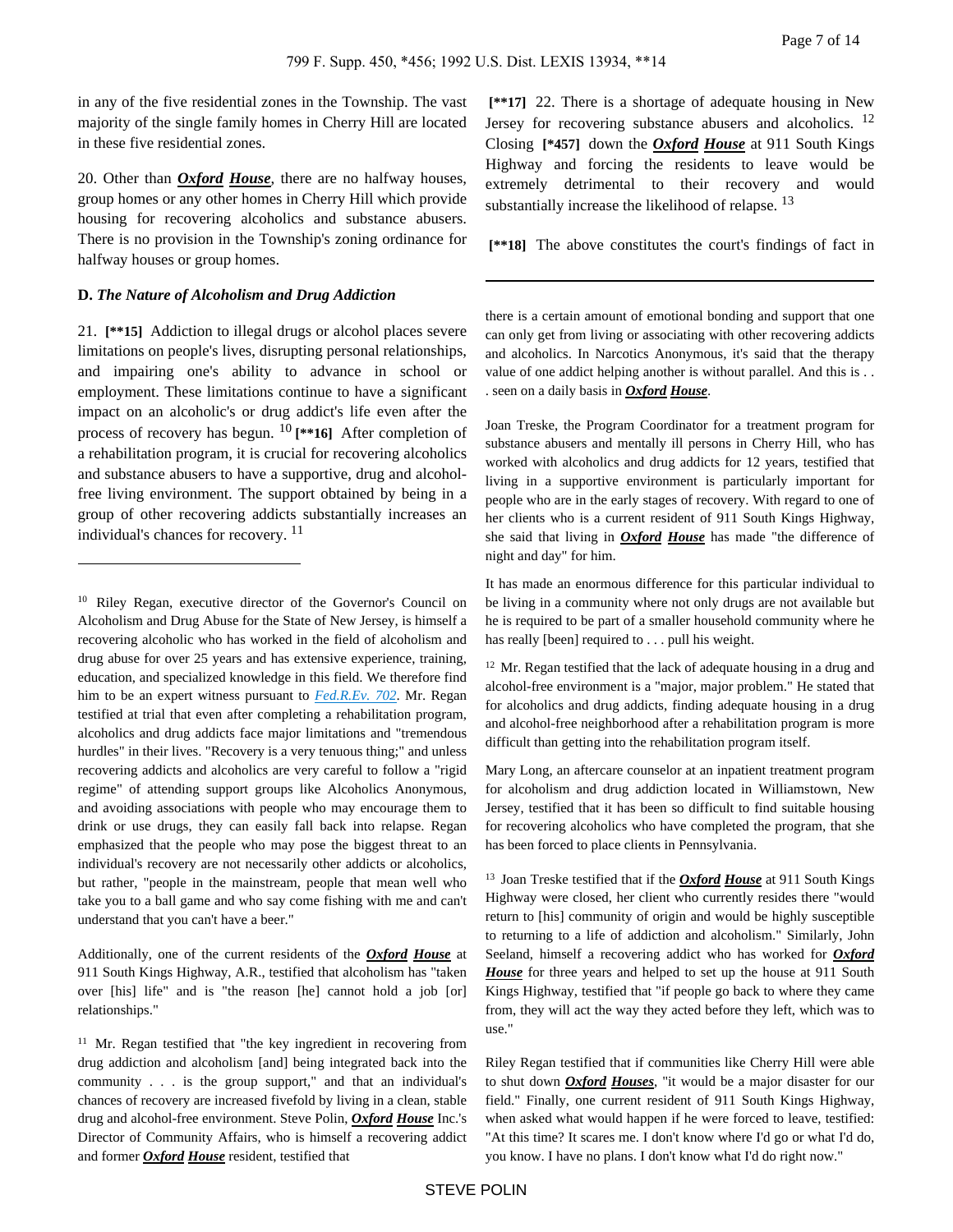accordance with *[Fed.R.Civ.P. 52](https://advance.lexis.com/api/document?collection=statutes-legislation&id=urn:contentItem:5GYC-22N1-6N19-F032-00000-00&context=)*.

## **CONCLUSIONS OF LAW**

23. The Third Circuit has held that  $H N3$ <sup>[\[](#page-1-0)2]</sup> a district court may issue a preliminary injunction where the following standards are met:

1) plaintiffs are likely to succeed on the merits;

2) plaintiffs are subject to irreparable harm *pendente lite;* 3) defendants will not suffer substantial harm from the grant of an injunction; and

4) the public interest requires that plaintiffs be accorded relief.

*[Sullivan v. City of Pittsburgh, 811 F.2d 171, 181](https://advance.lexis.com/api/document?collection=cases&id=urn:contentItem:3S4X-CT90-001B-K20M-00000-00&context=)* (3d Cir.), *cert. denied, 484 U.S. 849 (1987)*. We will address each of these standards in turn below.

## **A.** *Likelihood of Success on the Merits*

#### **1.** *Effect of State Court Ruling*

24. Before we examine the merits of plaintiffs' federal claim, we pause briefly to consider defendant's assertion that we should give "deference" to the findings of the state court in *Township of Cherry Hill v. Oxford House,* No. C-00181-90, slip op. (N.J. Sup.Ct. Ch.Div., April 27, 1992), a case involving the other two *Oxford Houses* in Cherry Hill, <sup>14</sup> **[\*\*20]** in which issues similar to those presented **[\*\*19]**  here were decided. In that case, the Township of Cherry Hill sought to evict the *Oxford House* residents for their failure to comply with the zoning ordinance's definition of a single family. *Oxford House* and its residents argued, *inter alia,* that such enforcement action constituted discrimination on the basis of handicap in violation of the Fair Housing Act. Although the court initially issued an order enjoining the Township from any efforts to evict the residents, nearly two years later it issued the ruling cited above, which granted Cherry Hill's motion for a preliminary injunction and ordered the residents to vacate the two houses within 60 days.  $15$  In the course of that ruling, the state court held that the residents of the Pine Valley Road and Hilltop Court *Oxford Houses* did not constitute families under Cherry Hill's zoning ordinance, *see id.* at 16, and that they were not "handicapped" within the meaning of the Fair Housing Act, *see id.* at 20. It is these

determinations to which defendant urges us to "defer."

<span id="page-7-1"></span><span id="page-7-0"></span>25. Presumably defendant's argument is based on the doctrines of res judicata and/or collateral estoppel. It is hornbook law, however, that  $HM4$ <sup>[ $\uparrow$ </sup>] a party in a second lawsuit cannot be bound by a determination **[\*458]** of a claim or issue in a previous lawsuit to which she was not a party. *See* 18 C. Wright, A.Miller & E. Cooper, Federal Practice and Procedure § 4406 at 46, and § 4416 at 138 (1981). Since the individual plaintiffs in this action -- the current residents of 911 South Kings Highway -- were not parties to the state court action, which concerned only the *Oxford Houses* on Pine Valley Lane and Hilltop Court, they clearly cannot be bound by that decision.

<span id="page-7-2"></span>26. Secondly, although the organization itself, *Oxford House*, Inc., is a party to both actions, it is not bound by the state court's holding either. First, we note that the issue of whether *Oxford House* is in violation<sup>[\*\*21]</sup> of the local zoning ordinance is not relevant to the question of federal law before us in this case. *See [United States v. Audubon, 797 F.Supp. 353](https://advance.lexis.com/api/document?collection=cases&id=urn:contentItem:3S4N-B8H0-001T-7304-00000-00&context=)  [\(D.N.J. 1991\)](https://advance.lexis.com/api/document?collection=cases&id=urn:contentItem:3S4N-B8H0-001T-7304-00000-00&context=)*. The only question we have been asked to decide is whether Cherry Hill's actions discriminated against plaintiffs on the basis of handicap in violation of the Fair Housing Act.  $H N 5$ <sup>[1]</sup> A finding that a Fair Housing Act plaintiff has violated a local zoning ordinance does not preclude a finding of discrimination in violation of the Act. Rather, it is well-established that the Act prohibits discriminatory land use decisions by municipalities, even when such decisions are "ostensibly authorized by local ordinance." *Ardmore, Inc. v. City of Akron,* No. 90-CV-1083, slip op. at 9 (E.D.Ohio, Aug. 2, 1990); *accord, [Oxford](https://advance.lexis.com/api/document?collection=cases&id=urn:contentItem:3S4N-BV70-001T-7071-00000-00&context=) House[-Evergreen v. City of](https://advance.lexis.com/api/document?collection=cases&id=urn:contentItem:3S4N-BV70-001T-7071-00000-00&context=) Plainfield, 769 F.Supp. 1329 [\(D.N.J. 1991\)](https://advance.lexis.com/api/document?collection=cases&id=urn:contentItem:3S4N-BV70-001T-7071-00000-00&context=)* (on motion for preliminary injunction: city's enforcement of zoning ordinance so as to prevent operation of local *Oxford House* in area zoned for single family residences violated Fair Housing Act); *[Association of Relatives and](https://advance.lexis.com/api/document?collection=cases&id=urn:contentItem:3S4N-8G10-0054-448X-00000-00&context=)  [Friends of AIDS Patients v. Regulations and Permits](https://advance.lexis.com/api/document?collection=cases&id=urn:contentItem:3S4N-8G10-0054-448X-00000-00&context=)  [Administration, 740 F.Supp. 95 \(D.P.R. 1990\)](https://advance.lexis.com/api/document?collection=cases&id=urn:contentItem:3S4N-8G10-0054-448X-00000-00&context=)* **[\*\*22]**  (government agency's denial of land use permit to open AIDS hospice violated Fair Housing Act); *[Baxter v. City of](https://advance.lexis.com/api/document?collection=cases&id=urn:contentItem:3S4N-BGM0-0054-419T-00000-00&context=)  [Belleville, 720 F.Supp. 720 \(S.D.Ill. 1989\)](https://advance.lexis.com/api/document?collection=cases&id=urn:contentItem:3S4N-BGM0-0054-419T-00000-00&context=)* (on motion for preliminary injunction: city's refusal to issue special use permit under zoning law to developer wishing to remodel building into residence for persons with AIDS violated Fair Housing Act). *See also 42 U.S.C. § 3615* ("any law of a State, a political subdivision, or other such jurisdiction that purports to require or permit any action that would be a discriminatory housing practice under this subchapter shall to that extent be invalid [under the Fair Housing Act]"). Therefore, since the issue of *Oxford House*'s compliance with the zoning ordinance is not before us in this case, the state court's ruling on that issue is irrelevant.

<sup>&</sup>lt;sup>14</sup> These other *Oxford Houses* are located at 141 Pine Valley Road and 108 Hilltop Court.

<sup>&</sup>lt;sup>15</sup> The residents have not been forced to vacate thus far, because on May 29, 1992, the Appellate Division granted *Oxford House*'s motion for interlocutory review and stayed the lower court's preliminary injunction pending the appeal.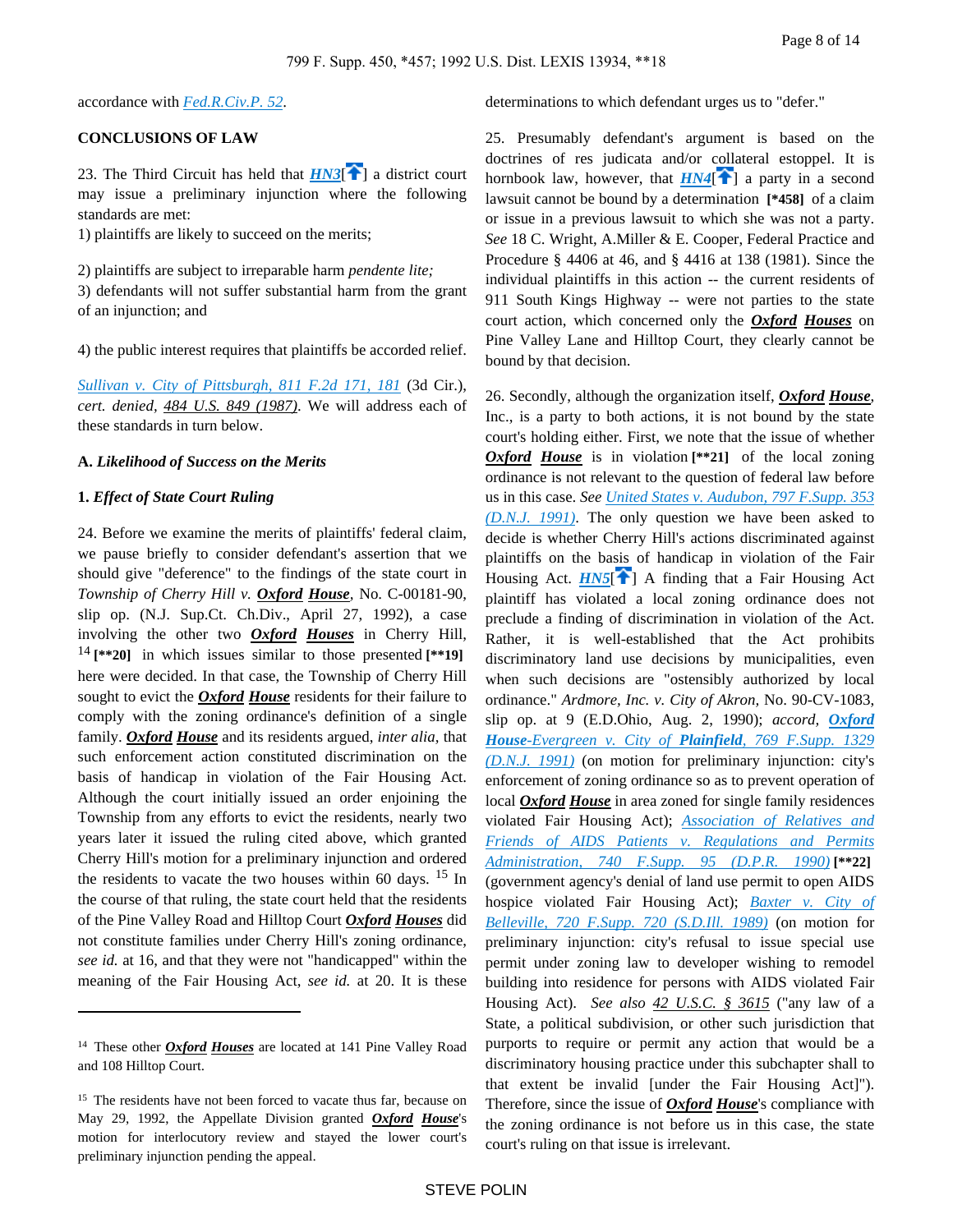27. Secondly, we find that the state court's holding with regard to the definition of "handicap" under the Fair Housing Act is also not binding on this court. Although this is a legal issue that is before us in this case, we confront the issue here in the context of a different set of facts. The state court's holding that the residents were not "handicapped" **[\*\*23]** was based on very specific factual findings regarding the particular individuals then residing at the Pine Valley and Hilltop Court *Oxford Houses*. Here we must determine whether a different set of individuals -- the residents of 911 South Kings Highway -- are "handicapped." Since the instant case presents us with an entirely distinct set of facts, the state court's ruling with regard to handicap is not binding on this court. <sup>16</sup> *See* 18 C. Wright, A.Miller & E. Cooper, Federal Practice and Procedure § 4417 at 148 (collateral estoppel "applies only when the same [factual] issue has been decided in one case and arises in another"). Thus, the state court's decision is not binding with respect to any of the plaintiffs in this action.

#### **2.** *Definition of Handicap*

28. Plaintiffs rest their claim for relief on the Fair Housing Act, *42 U.S.C. §§ 3601 et seq.,* which was amended **[\*\*24]** in 1988 to prohibit discrimination in hou[sing](#page-1-1) on the **[\*459]** basis of handicap. As amended,  $H N6$ <sup>[ $\uparrow$ </sup>] the Act defines "handicap" as follows:

(1) a physical or mental impairment which substantially limits one or more of such person's major life activities,

(2) a record of having such an impairment, or

(3) being regarded as having such an impairment,

but such term does not include current, illegal use of or addiction to a controlled substance.

## *42 U.S.C. § 3602(h)*.

29. It is clear that Congress contemplated alcoholism and drug addiction as being among the kinds of "impairments" covered under this definition. First of all, the final clause excluding current users clearly indicates an intent that at least some prior users be covered by the definition. Additionally, the legislative history of the 1988 amendments,  $17$  as well as the

<sup>17</sup> The House Report states:

regulations promulgated by the Department of Housing and Urban Development pursuant to the Act,  $18$  clearly support this interpretation. Finally, we also note that the definition of handicap in the Fair Housing Act was taken directly from § 504 of the Rehabilitation Act, *[29 U.S.C. § 794](https://advance.lexis.com/api/document?collection=statutes-legislation&id=urn:contentItem:4YF7-GVJ1-NRF4-42X8-00000-00&context=)*, <sup>19</sup> **[\*\*26]**  which has consistently been interpreted by the courts to cover alcoholics and **[\*\*25]** drug addicts. <sup>20</sup>

<span id="page-8-2"></span>30. Thus, we are confident in saying as a matter of law that *[HN8](https://advance.lexis.com/api/document?collection=cases&id=urn:contentItem:3S4N-GPD0-008H-F367-00000-00&context=&link=clscc8)*<sup>[\[](#page-1-2)2]</sup> alcoholism and drug addiction (excluding current drug use) constitute "impairments" under the Act. What is less clear is whether the second step of the analysis -- that is, whether the impairment substantially limits a major life activity -- can be satisfied as a matter of law, and thus whether all alcoholics and drug addicts (excluding current users) can be said to be handicapped *per se,* as a matter of law. Under such an analysis, the only factual showing plaintiffs would need to make in order to prove handicap would be that they were alcoholics or drug addicts who were not currently using illegal drugs. Certainly, there are a number of cases interpreting the definition of handicap under the Rehabilitation Act which appear to take this approach. *See, e.g., [Sullivan v. City of Pittsburgh, 811 F.2d 171,](https://advance.lexis.com/api/document?collection=cases&id=urn:contentItem:3S4X-CT90-001B-K20M-00000-00&context=)  [182](https://advance.lexis.com/api/document?collection=cases&id=urn:contentItem:3S4X-CT90-001B-K20M-00000-00&context=)* **[\*\*27]** (3d Cir.) ("case law establishes that alcoholics are handicapped within the meaning of § 504"), *cert. denied, 484* 

<span id="page-8-0"></span>person with a disability, such as cancer or tuberculosis, former drugdependent persons do not pose a threat to a dwelling or its inhabitants simply on the basis of status. Depriving such individuals of housing, or evicting them, would constitute irrational discrimination that may seriously jeopardize their continued recovery.

H.R.Rep. No. 711, 100th Cong., 2d Sess. 22 (1988), *reprinted in* 1988 U.S. Code Cong. & Admin. News 2173, 2183.

<span id="page-8-1"></span><sup>18</sup>  $HNT$ <sup> $\uparrow$ </sup>] The regulations state that:

The term physical or mental impairment includes, but is not limited to, such diseases and conditions as . . . drug addiction (other than addiction caused by current, illegal use of a controlled substance) and alcoholism.

#### *[24 CFR § 100.201\(a\)\(2\)](https://advance.lexis.com/api/document?collection=administrative-codes&id=urn:contentItem:5MD7-1KX0-008G-Y3M4-00000-00&context=)*.

<sup>19</sup> The House Report accompanying the Fair Housing Act stated, "the Committee intends that the definition be interpreted consistent with regulations clarifying the meaning of the similar provision found in section 504 of the Rehabilitation Act." H.R.Rep. No. 711, 100th Cong., 2d Sess. 22 (1988), *reprinted in* 1988 U.S. Code Cong. & Admin. News 2173, 2183.

<sup>&</sup>lt;sup>16</sup> Nor do we feel compelled to treat as persuasive precedent the decision of a state court with respect to an issue of federal law.

<sup>[</sup>I]individuals who have a record of drug use or addiction but who are not currently using illegal drugs would continue to be protected if they fell under the definition of handicap. . . . Just like any other

<sup>20</sup>*See, e.g., [Sullivan v. City of Pittsburgh, 811 F.2d 171, 182](https://advance.lexis.com/api/document?collection=cases&id=urn:contentItem:3S4X-CT90-001B-K20M-00000-00&context=)* (3d Cir.), *cert. denied, 484 U.S. 849, 98 L. Ed. 2d 104, 108 S. Ct. 148 (1987)*; *[Simpson v. Reynolds Metals Co., Inc., 629 F.2d 1226, 1231](https://advance.lexis.com/api/document?collection=cases&id=urn:contentItem:3S4X-B0V0-0039-W2MP-00000-00&context=)  [n. 8 \(7th Cir. 1980\)](https://advance.lexis.com/api/document?collection=cases&id=urn:contentItem:3S4X-B0V0-0039-W2MP-00000-00&context=)*.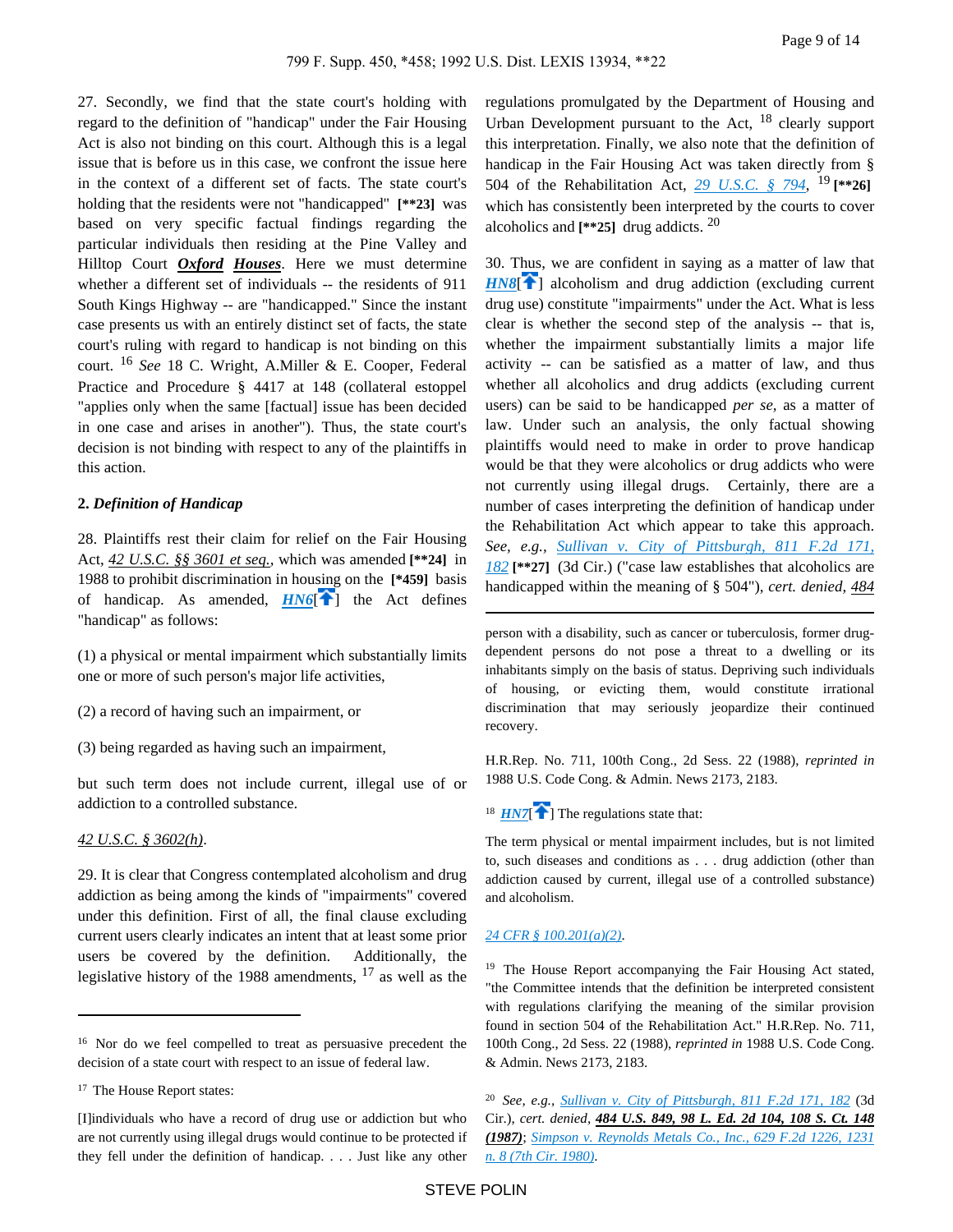*U.S. 849, 98 L. Ed. 2d 104, 108 S. Ct. 148 (1987)*; *[Rodgers v.](https://advance.lexis.com/api/document?collection=cases&id=urn:contentItem:3S4X-CTW0-003B-53KK-00000-00&context=)  [Lehman, 869 F.2d 253, 258 \(4th Cir. 1989\)](https://advance.lexis.com/api/document?collection=cases&id=urn:contentItem:3S4X-CTW0-003B-53KK-00000-00&context=)* ("Alcoholism is a handicapping condition within the meaning of the Act"); *[Crewe v. U.S. Office of Personnel Management, 834 F.2d](https://advance.lexis.com/api/document?collection=cases&id=urn:contentItem:3S4X-4XN0-001B-K442-00000-00&context=)  [140, 141-42 \(8th Cir. 1987\)](https://advance.lexis.com/api/document?collection=cases&id=urn:contentItem:3S4X-4XN0-001B-K442-00000-00&context=)* ("there can be little doubt that alcoholism is a handicap for the purposes of the Act"); *[Davis](https://advance.lexis.com/api/document?collection=cases&id=urn:contentItem:3S4N-M180-0054-74G9-00000-00&context=)  [v. Bucher, 451 F.Supp. 791, 796 \(E.D.Pa. 1978\)](https://advance.lexis.com/api/document?collection=cases&id=urn:contentItem:3S4N-M180-0054-74G9-00000-00&context=)* ("persons with histories of drug use, including present participants in methadone maintenance programs, are 'handicapped individuals' within the meaning of the statutory and regulatory language"). 21 On the other **[\*460]** hand, other cases hold that the question of handicap under the Rehabilitation Act must be a fact-based inquiry to be made on a case by case basis. *See, e.g., [Forrisi v. Bowen, 794 F.2d 931, 933 \(4th Cir. 1986\)](https://advance.lexis.com/api/document?collection=cases&id=urn:contentItem:3S4X-40V0-0039-P0BW-00000-00&context=)* (this inquiry "best suited to a 'case-by-case determination' . . . as courts assess the effects of various impairments upon varied individuals"); *[Perez v. Philadelphia Housing Authority, 677](https://advance.lexis.com/api/document?collection=cases&id=urn:contentItem:3S4N-B6B0-003B-63WV-00000-00&context=)  [F.Supp. 357, 360 \(E.D.Pa. 1987\)](https://advance.lexis.com/api/document?collection=cases&id=urn:contentItem:3S4N-B6B0-003B-63WV-00000-00&context=)* **[\*\*28]** (same, *quoting Forrisi), aff'd, 841 F.2d 1120 (1988)*.

31. Here, we will take the more conservative approach, assuming that the second step of the analysis cannot be reached as a matter of law but must rest instead on some specific factual showing that a plaintiff's alcoholism or drug addiction "substantially limits [a] major life activity." Although the record presently before us does **[\*\*29]** not contain such evidence with respect to each individual plaintiff, the expert testimony of Riley Regan with regard to the limitations faced by alcoholics and drug addicts in general, in conjunction with the testimony of one of the current residents of 911 South Kings Highway as to the limitations he suffers, is sufficient at this early stage in the proceedings to meet plaintiffs' present burden of showing a likelihood of success on the merits.

32. This testimony shows that alcoholism and drug addiction place severe limitations on people's lives, including disrupting personal relationships and impairing one's ability to advance in education or employment, and that such limitations do not magically disappear at the moment that abstinence begins, but rather continue to effect a person's functioning at least through the early stages of recovery. It is because of these limitations that recovering drug addicts and alcoholics need to

live in a supportive environment of the type that *Oxford House* provides. Many witnesses testified as to the crucial importance of this supportive and drug-free environment in ensuring that a recovering alcoholic or addict does not relapse.

33. These generalized **[\*\*30]** findings are sufficient to demonstrate that plaintiffs are likely to succeed at trial in demonstrating that each individual plaintiff is limited with respect to major life activities, or that residents of *Oxford Houses* in general are by definition so limited. In addition, plaintiffs' evidence shows that all of the residents of 911 South Kings Highway are alcoholics or drug addicts who have completed a rehabilitation program prior to moving into the house, and that if they resume the use of alcohol or drugs they will be immediately expelled. We are therefore satisfied that the final prong of the definition of handicap -- excluding current users of illegal drugs -- is also satisfied. Thus, plaintiffs have met their burden at this stage in the proceedings of demonstrating a likelihood of success on the merits with respect to proving that they are "handicapped" within the meaning of the Act.

#### <span id="page-9-0"></span>**3.** *Discrimination*

34.  $HNI \nightharpoonup$  Under § 804 of the Fair Housing Act it is unlawful

to discriminate in the sale or rental, or to otherwise make unavailable or deny, a dwelling to any buyer or renter because of a handicap of--

(A) that buyer or renter,

(B) a person residing in or intending to **[\*\*31]** reside in that dwelling after it is so sold, rented or made available, or (C) any person associated with that buyer or renter.

*42 U.S.C. § 3604(f)(1)*. To prove a violation of § 804, plaintiffs must show either intentional discrimination or a discriminatory impact. *See [Doe v. City of Butler, 892 F.2d](https://advance.lexis.com/api/document?collection=cases&id=urn:contentItem:3S4X-7MD0-003B-54JG-00000-00&context=)  [315, 323 \(3d Cir. 1989\)](https://advance.lexis.com/api/document?collection=cases&id=urn:contentItem:3S4X-7MD0-003B-54JG-00000-00&context=)*; *Oxford House[-Evergreen v. City of](https://advance.lexis.com/api/document?collection=cases&id=urn:contentItem:3S4N-BV70-001T-7071-00000-00&context=)  Plainfield[, 769 F.Supp. 1329, 1343 \(D.N.J. 1991\)](https://advance.lexis.com/api/document?collection=cases&id=urn:contentItem:3S4N-BV70-001T-7071-00000-00&context=)*; *[Baxter v.](https://advance.lexis.com/api/document?collection=cases&id=urn:contentItem:3S4N-BGM0-0054-419T-00000-00&context=)  [City of Belleville, 720 F.Supp. 720, 732 \(S.D.Ill. 1989\)](https://advance.lexis.com/api/document?collection=cases&id=urn:contentItem:3S4N-BGM0-0054-419T-00000-00&context=)*.  **[\*461]** Because we find that plaintiffs have demonstrated a likelihood of success on the merits under the disparate impact theory, we need not reach the issue of intentional discrimination.

35. Under the disparate impact theory, the court's analysis is similar to that in Title VII cases. *See [Huntington Branch,](https://advance.lexis.com/api/document?collection=cases&id=urn:contentItem:3S4X-1KC0-001B-K1HF-00000-00&context=)  [NAACP v. Town of Huntington, 844 F.2d 926, 934](https://advance.lexis.com/api/document?collection=cases&id=urn:contentItem:3S4X-1KC0-001B-K1HF-00000-00&context=)* (2d Cir.), *aff'd, [488 U.S. 15, 102 L. Ed. 2d 180, 109 S. Ct. 276 \(1988\)](https://advance.lexis.com/api/document?collection=cases&id=urn:contentItem:3S4X-CWK0-003B-40M9-00000-00&context=)*; *[Resident Advisory Board v. Rizzo, 564 F.2d 126, 148 \(3d Cir.](https://advance.lexis.com/api/document?collection=cases&id=urn:contentItem:3S4X-0BN0-0039-M0XK-00000-00&context=)  [1977\)](https://advance.lexis.com/api/document?collection=cases&id=urn:contentItem:3S4X-0BN0-0039-M0XK-00000-00&context=)*, *cert. denied, 435 U.S. 908, 55 L.Ed.2d 499, 98 S.Ct.* 

<sup>21</sup>See also *[United States v. Southern Management Corp., 955 F.2d](https://advance.lexis.com/api/document?collection=cases&id=urn:contentItem:3S4X-5XJ0-008H-V326-00000-00&context=)  [914, 918 \(4th Cir. 1992\)](https://advance.lexis.com/api/document?collection=cases&id=urn:contentItem:3S4X-5XJ0-008H-V326-00000-00&context=)*, for a bootstrap argument with regard to this issue under the Fair Housing Act. There the court essentially used its finding of discrimination to prove handicap. Finding that plaintiffs had been denied housing on the basis of their status as drug addicts and alcoholics, the court reasoned that their inability to obtain housing (a major life activity) due to the attitudes of others, therefore qualified them as handicapped under the third prong of the definition ("being regarded as having such an impairment").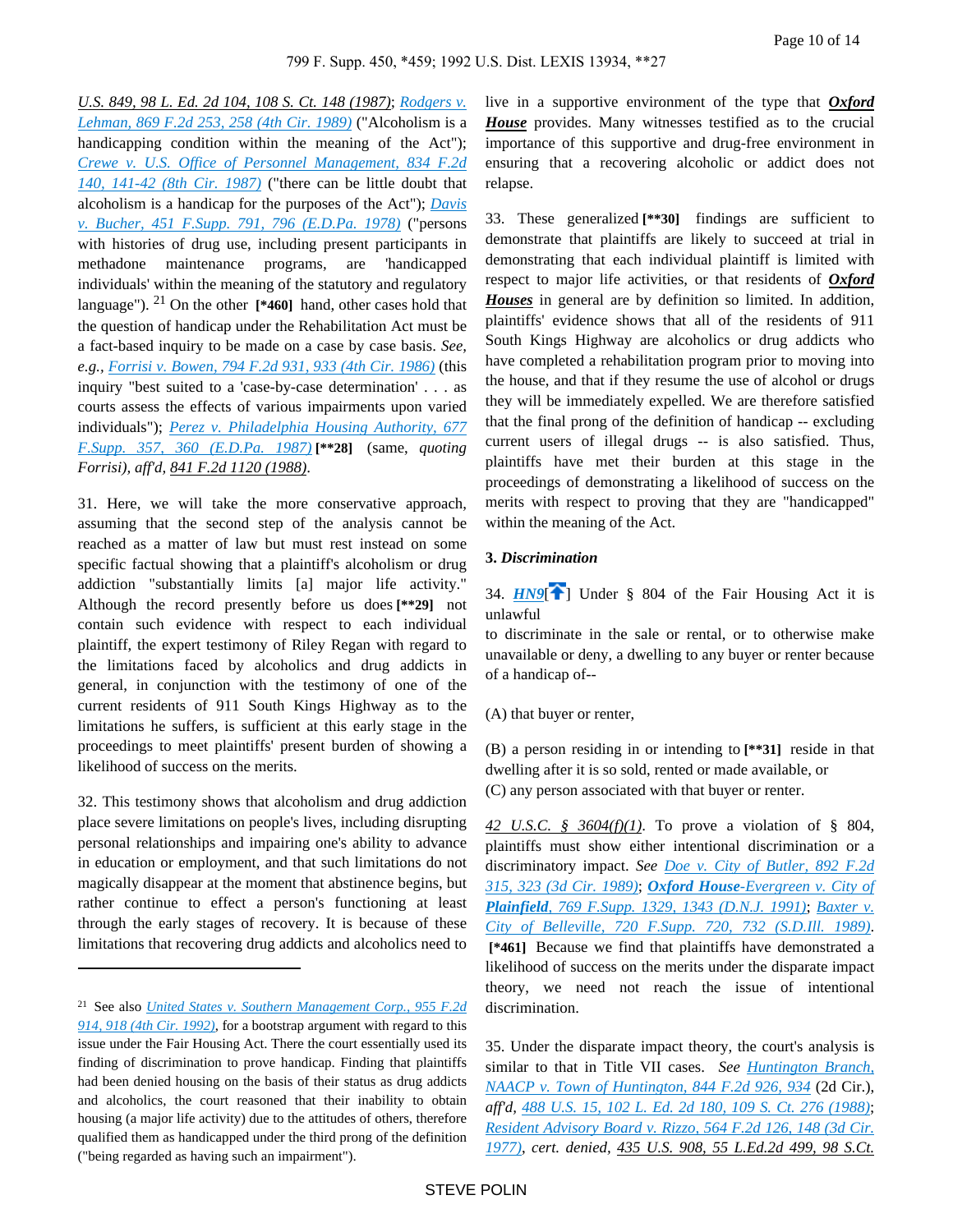*1457 (1978)*. Thus, plaintiffs can establish a prima facie case by showing that the Township's **[\*\*32]** action had a greater adverse impact on a protected group than on others, regardless of intent. *See [Huntington, 844 F.2d at 935](https://advance.lexis.com/api/document?collection=cases&id=urn:contentItem:3S4X-1KC0-001B-K1HF-00000-00&context=)*. Once plaintiffs establish a prima facie case, the burden shifts to the defendant to demonstrate some legitimate, nondiscriminatory reason for their action, and that no less discriminatory alternatives were available. *See [Huntington 844 F.2d at 939](https://advance.lexis.com/api/document?collection=cases&id=urn:contentItem:3S4X-1KC0-001B-K1HF-00000-00&context=)*; *[Rizzo 564 F.2d at](https://advance.lexis.com/api/document?collection=cases&id=urn:contentItem:3S4X-0BN0-0039-M0XK-00000-00&context=)  [149](https://advance.lexis.com/api/document?collection=cases&id=urn:contentItem:3S4X-0BN0-0039-M0XK-00000-00&context=)*.

<span id="page-10-0"></span>36. With regard to this analysis, it is important to note that  $HN10$ [\[](#page-2-0) $\uparrow$ ] Congress defined "discrimination" as used in § 804 to include "a refusal to make reasonable accommodations in rules, policies, practices, or services, when such accommodations may be necessary to afford such person equal opportunity to use and enjoy a dwelling." *42 U.S.C. § 3604(f)(3)(B)*. The legislative history indicates that Congress borrowed this language from case law interpreting § 504 of the Rehabilitation Act, particularly *[Southeastern Community](https://advance.lexis.com/api/document?collection=cases&id=urn:contentItem:3S4X-83T0-003B-S188-00000-00&context=)  [College v. Davis, 442 U.S. 397 \(1979\)](https://advance.lexis.com/api/document?collection=cases&id=urn:contentItem:3S4X-83T0-003B-S188-00000-00&context=)*, and that it intended for those cases to supply the governing standard as to what accommodations are reasonable. 22 In *Davis* the Supreme Court held that **[\*\*33]** an accommodation is unreasonable if it either imposes "undue financial and administrative burdens," *[id. at 412](https://advance.lexis.com/api/document?collection=cases&id=urn:contentItem:3S4X-83T0-003B-S188-00000-00&context=)*, or requires a "fundamental alteration in the nature of a program," *[id. at 410](https://advance.lexis.com/api/document?collection=cases&id=urn:contentItem:3S4X-83T0-003B-S188-00000-00&context=)*. *See also [Alexander v. Choate, 469](https://advance.lexis.com/api/document?collection=cases&id=urn:contentItem:3S4X-CN20-0039-N2G8-00000-00&context=)  [U.S. 287, 300, 83 L. Ed. 2d 661, 105 S. Ct. 712 n. 20 \(1985\)](https://advance.lexis.com/api/document?collection=cases&id=urn:contentItem:3S4X-CN20-0039-N2G8-00000-00&context=)*; *[Nathanson v. Medical College of Pennsylvania, 926 F.2d](https://advance.lexis.com/api/document?collection=cases&id=urn:contentItem:3S4X-FT10-008H-V11S-00000-00&context=)  [1368, 1384 \(3d Cir. 1991\)](https://advance.lexis.com/api/document?collection=cases&id=urn:contentItem:3S4X-FT10-008H-V11S-00000-00&context=)*. Thus, the courts have applied this same standard in interpreting the reasonable accommodation provision of the Fair Housing Act. *See United States of America v. City of Taylor,* No. 91-CV-73218, slip op. at 13 (E.D.Mich. July 15, 1992) (accommodation reasonable where city would "not have to alter its zoning scheme or incur any undue administrative burdens"); *[United States v. Village of](https://advance.lexis.com/api/document?collection=cases&id=urn:contentItem:3S4N-DJH0-001T-729Y-00000-00&context=)  [Marshall, 787 F.Supp. 872, 878 \(W.D.Wis. 1992\)](https://advance.lexis.com/api/document?collection=cases&id=urn:contentItem:3S4N-DJH0-001T-729Y-00000-00&context=)* (accommodation is unreasonable if it "undermines the basic purpose which the requirement seeks to achieve"); *[Oxford](https://advance.lexis.com/api/document?collection=cases&id=urn:contentItem:3S4N-BV70-001T-7071-00000-00&context=) House[-Evergreen v. City of](https://advance.lexis.com/api/document?collection=cases&id=urn:contentItem:3S4N-BV70-001T-7071-00000-00&context=) Plainfield, 769 F.Supp. 1329, [1344 \(D.N.J. 1991\)](https://advance.lexis.com/api/document?collection=cases&id=urn:contentItem:3S4N-BV70-001T-7071-00000-00&context=)* (accommodation reasonable where it "would not cause undue financial burden to the City").

 **[\*\*34]** 37. Here, plaintiffs have established a *prima facie* case of disparate impact by showing that the Township's interpretation of the definition of "family" in its zoning ordinance imposes more stringent requirements on groups of unrelated individuals wishing to live together in a rental property than on individuals related by blood or marriage. Because people who are handicapped by alcoholism or drug abuse are more likely to need a living arrangement such as the one *Oxford House* provides, in which groups of unrelated individuals reside together in residential neighborhoods for mutual support during the recovery process, Cherry Hill's application of this ordinance has a disparate impact on such handicapped people.  $^{23}$ 

 **[\*\*35] [\*462]** 38. In response, defendant has failed to present evidence establishing a legitimate, nondiscriminatory reason for their action, and that a reasonable accommodation was impossible. Defendant appears to argue that the reason for the denial was the fact that the residents of *Oxford House* do not have the requisite "permanency and stability" to qualify as a family unit under the ordinance. While the New Jersey Supreme Court has held that stability and permanence are legitimate criteria on which to base zoning restrictions in residential neighborhoods, *see [Berger v. State, 71 N.J. 206,](https://advance.lexis.com/api/document?collection=cases&id=urn:contentItem:3RRM-X930-003C-N2V3-00000-00&context=)  [223, 364 A.2d 993 \(1976\)](https://advance.lexis.com/api/document?collection=cases&id=urn:contentItem:3RRM-X930-003C-N2V3-00000-00&context=)*, it has also held that relationship by blood or marriage may not be used as a litmus test for such qualities. Rather, "the standard . . . must be functional, and hence capable of being met by either related or unrelated persons." *[Borough of Glassboro v. Vallorosi, 117 N.J. 421,](https://advance.lexis.com/api/document?collection=cases&id=urn:contentItem:3S3J-VSG0-003C-P1D3-00000-00&context=)  [431, 568 A.2d 888 \(1990\)](https://advance.lexis.com/api/document?collection=cases&id=urn:contentItem:3S3J-VSG0-003C-P1D3-00000-00&context=) (citing [Berger, 71 N.J. at 225-27](https://advance.lexis.com/api/document?collection=cases&id=urn:contentItem:3RRM-X930-003C-N2V3-00000-00&context=)*). Here the record establishes that just such a litmus test is employed by the Township of Cherry Hill in issuing C.O.'s. Groups related by blood or marriage are automatically issued C.O.'s without any further inquiry **[\*\*36]** into permanency or stability, while unrelated groups are automatically denied C.O.'s and forced to appeal their case by way of an application to the Zoning Board for a variance, which requires the group to prove its permanency and stability in a public hearing. We find that plaintiffs were denied a C.O. on the basis of their status as unrelated persons and that under the New Jersey Supreme Court's opinion in *Vallorosi* that cannot constitute a legitimate reason for the denial. <sup>24</sup>

<sup>22</sup>*See* H.R.Rep. No. 711, 100th Cong., 2d Sess. 25 (1988), *reprinted* in, 1988 U.S. Code Cong. & Amin. News 2173, 2186.

<span id="page-10-1"></span><sup>&</sup>lt;sup>23</sup> We note here that  $HNI1$ <sup> $\uparrow$ </sup>[\]](#page-2-1) a showing of disparate impact does not require any showing of intent or animus. Therefore, while we make no finding as to intent on the present record, even if we were to assume that Cherry Hill's zoning enforcement was undertaken for a facially neutral reason having nothing to do with plaintiffs' status as recovering drug addicts and alcoholics, plaintiffs' *prima facie* showing of a violation of the Act through disparate impact would remain intact.

<sup>&</sup>lt;sup>24</sup> We wish to make clear that we have not been presented with a constitutional challenge to Cherry Hill's zoning ordinance and we do not make any holding with respect to the constitutionality of the ordinance. We examine Cherry Hill's application of the ordinance in light of constitutional norms as enunciated by the New Jersey Supreme Court only as a means for determining whether there is a legitimate reason for Cherry Hill's disparate treatment of plaintiffs under the ordinance which would shield the township from plaintiffs' discrimination claim under the Fair Housing Act.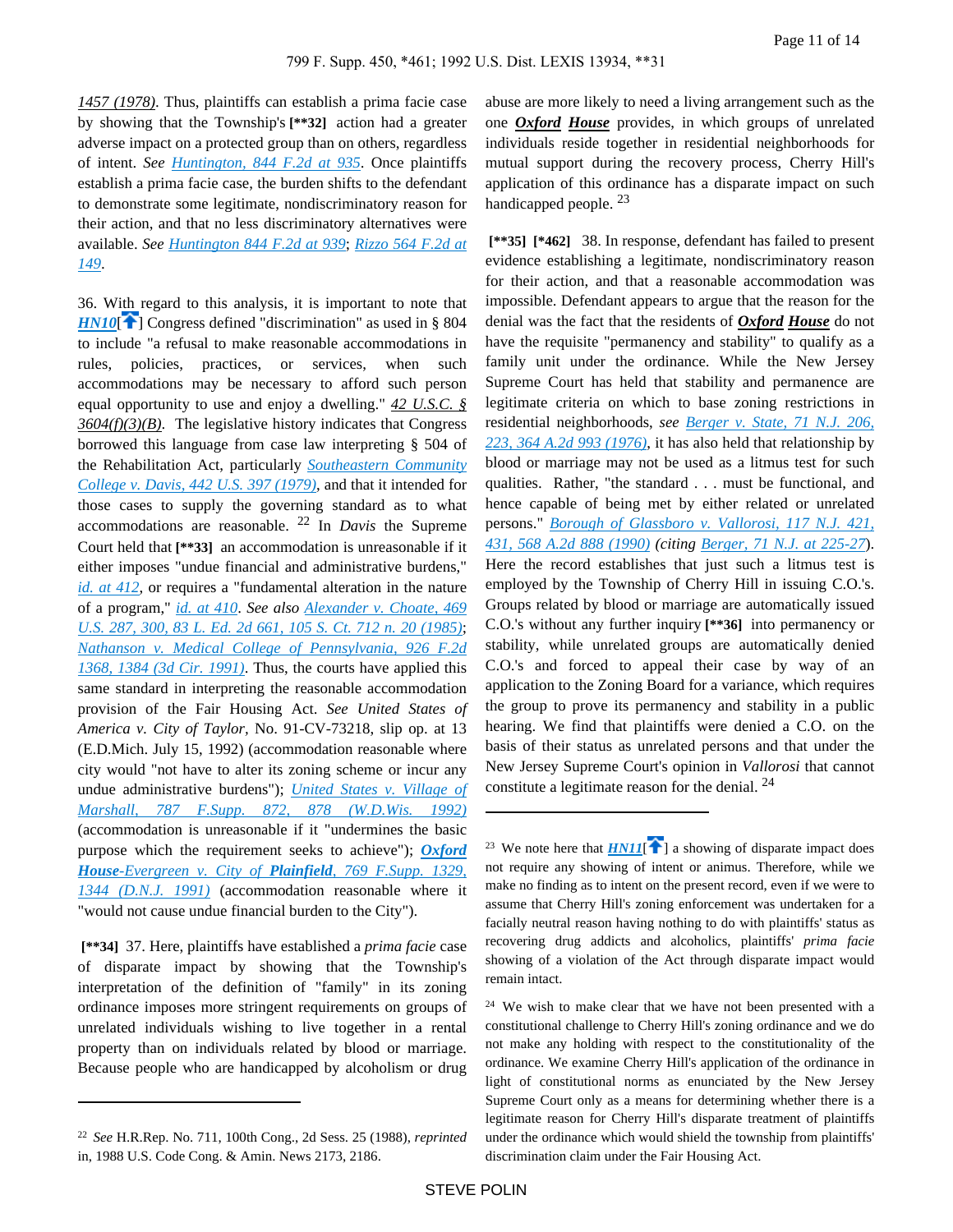**[\*\*37]** 39. Further, we hold that defendant did not meet its burden of establishing that no less restrictive alternative was available or that no reasonable accommodation could be made. 25 Indeed, the evidence indicates that accommodating plaintiffs by waiving the single family requirement and granting them a C.O. would impose no administrative or financial burdens on the Township whatsoever, and would not effect a fundamental change in the nature of the neighborhood. *See [Davis, 442 U.S. at 410, 412](https://advance.lexis.com/api/document?collection=cases&id=urn:contentItem:3S4X-83T0-003B-S188-00000-00&context=)*. Defendant offered no evidence that such an accommodation would significantly compromise the Township's legitimate interests in the residential character of the surrounding neighborhood. On the contrary, the evidence shows that 911 South Kings Highway is surrounded by offices, apartment buildings and duplexes. If anything, it seems that permitting its use by **Oxford** House as a residence would enhance rather than detract from the residential character of the neighborhood. Additionally, the record contains uncontroverted testimony that there have been no complaints from neighbors with regard to the use of the premises at 911 South Kings Highway. Nor is there any evidence **[\*\*38]** that the presence of any of the three *Oxford Houses* in Cherry Hill has had any adverse impact on the surrounding neighborhoods.

 **[\*\*39]** 40. In short, we are hard-pressed to find any evidence in this record as to how such an accommodation would impact negatively in any way upon the Township of **[\*463]** Cherry Hill or the public in general. 26 **[\*\*40]** Therefore, the record

<sup>26</sup> There is an oblique reference in the record to "citizen opposition" to the two *Oxford Houses* at 141 Pine Valley Road and 108 Hilltop Court, but the record contains no elaboration as to the nature of that opposition. Nor is there any indication that any such opposition has been voiced with respect to the *Oxford House* at issue here. In any case, the fact that citizens may vociferously oppose the establishment of a home for handicapped people in their neighborhood can hardly be cited as a legitimate justification for discriminatory treatment of the handicapped. As the Supreme Court has warned, "private biases

indicates that by refusing to grant plaintiffs a C.O., the Township has failed to make a reasonable accommodation. *See United States of America v. City of Taylor,* No. 91-CV-73218, slip op. at 12 (E.D.Mich. July 15, 1992) (municipality's refusal to grant zoning approval for group home for twelve elderly disabled people in single family residential zone violated reasonable accommodation provision of Fair Housing Act); *Oxford House[-Evergreen v. City of](https://advance.lexis.com/api/document?collection=cases&id=urn:contentItem:3S4N-BV70-001T-7071-00000-00&context=)  Plainfield[, 769 F.Supp. 1329, 1344 \(D.N.J. 1991\)](https://advance.lexis.com/api/document?collection=cases&id=urn:contentItem:3S4N-BV70-001T-7071-00000-00&context=)* (on preliminary injunction motion, municipality's refusal to grant zoning approval for *Oxford House* in single family zone showed violation of Fair Housing Act). This, in conjunction with plaintiffs showing of disparate impact, is sufficient to demonstrate a likelihood of success in proving that the Township's actions violated the Fair Housing Act.  $27$ 

### **B.** *Irreparable Injury*

<span id="page-11-0"></span>41. We note at the outset that the 11th Circuit has taken the position that  $HM12$ <sup>[ $\uparrow$ </sup>[\]](#page-2-2) a showing of a substantial likelihood that a defendant has violated the Fair Housing Act is itself sufficient to create a presumption of irreparable harm, which shifts the burden to defendant to prove that any injury that may occur is not irreparable. *See [Gresham v. Windrush](https://advance.lexis.com/api/document?collection=cases&id=urn:contentItem:3S4W-X5G0-003B-G0DD-00000-00&context=)  [Partners, Ltd., 730 F.2d 1417, 1423-24 \(11th Cir. 1984\)](https://advance.lexis.com/api/document?collection=cases&id=urn:contentItem:3S4W-X5G0-003B-G0DD-00000-00&context=)*, *cert. denied, 469 U.S. 882, 83 L. Ed. 2d 187, 105 S. Ct. 249 (1984)*; *see also [Instant Air Freight Co. v. C.F. Air Freight, Inc., 882](https://advance.lexis.com/api/document?collection=cases&id=urn:contentItem:3S4X-9RJ0-003B-52YP-00000-00&context=)  [F.2d 797, 803 \(3d Cir. 1989\)](https://advance.lexis.com/api/document?collection=cases&id=urn:contentItem:3S4X-9RJ0-003B-52YP-00000-00&context=)*; *[Gov't of Virgin Islands Dep't of](https://advance.lexis.com/api/document?collection=cases&id=urn:contentItem:3S4W-YTC0-003B-G17G-00000-00&context=)  [Conservation & Cultural Affairs v. Virgin Islands Paving,](https://advance.lexis.com/api/document?collection=cases&id=urn:contentItem:3S4W-YTC0-003B-G17G-00000-00&context=)  [Inc., 714 F.2d 283, 286 \(3d Cir. 1983\)](https://advance.lexis.com/api/document?collection=cases&id=urn:contentItem:3S4W-YTC0-003B-G17G-00000-00&context=)*. **[\*\*41]** Here, however, even if we place the initial burden on plaintiffs, we find that this second prong of the preliminary injunction standard has been met.

42. Plaintiffs have presented evidence demonstrating that the ability of recovering alcoholics and drug addicts to live in a supportive drug free environment in a quiet residential area is critical to their recovery. Plaintiffs' expert witness, Riley Regan, testified that an addict's or alcoholic's chances of recovery are enhanced five-fold by living in a drug and alcohol-free environment. Additionally, the record is replete with testimony from individual drug addicts and alcoholics as

<sup>25</sup>As an initial matter, we reject defendant's contention that requiring plaintiffs to apply to the Zoning Board for an interpretation or variance constitutes a reasonable accommodation on the part of the Township. "Reasonable accommodation" means changing some rule that is generally applicable to everyone so as to make its burden less onerous on the handicapped individual. Thus, where everyone is provided with "equal access" to a building in the form of a staircase, reasonable accommodation to those in wheelchairs may require building a ramp. Here, defendant's suggestion that making the process of applying for a C.O. *more* onerous for plaintiffs than it is for the majority of applicants, somehow constitutes a "reasonable accommodation," stands the concept on its head. It is analogous to arguing that a rule requiring only handicapped people to pay a special fee before entering a building constitutes a reasonable accommodation.

may be outside the reach of the law, but the law cannot, directly or indirectly, give them effect." *[Palmore v. Sidoti, 466 U.S. 429, 433,](https://advance.lexis.com/api/document?collection=cases&id=urn:contentItem:3S4X-3FX0-003B-S44J-00000-00&context=)  [80 L. Ed. 2d 421, 104 S. Ct. 1879 \(1984\)](https://advance.lexis.com/api/document?collection=cases&id=urn:contentItem:3S4X-3FX0-003B-S44J-00000-00&context=)*.

 $27$  Plaintiffs may also be able to succeed in proving intentional discrimination in violation of § 804, *42 U.S.C. § 3604(f)(1)* and/or interference with the exercise of rights under the Act in violation of § 818, *42 U.S.C. § 3617*, both of which have also been alleged. Because we find a likelihood of success under the disparate impact/reasonable accommodation analysis, however, we need not reach these alternative claims at this juncture.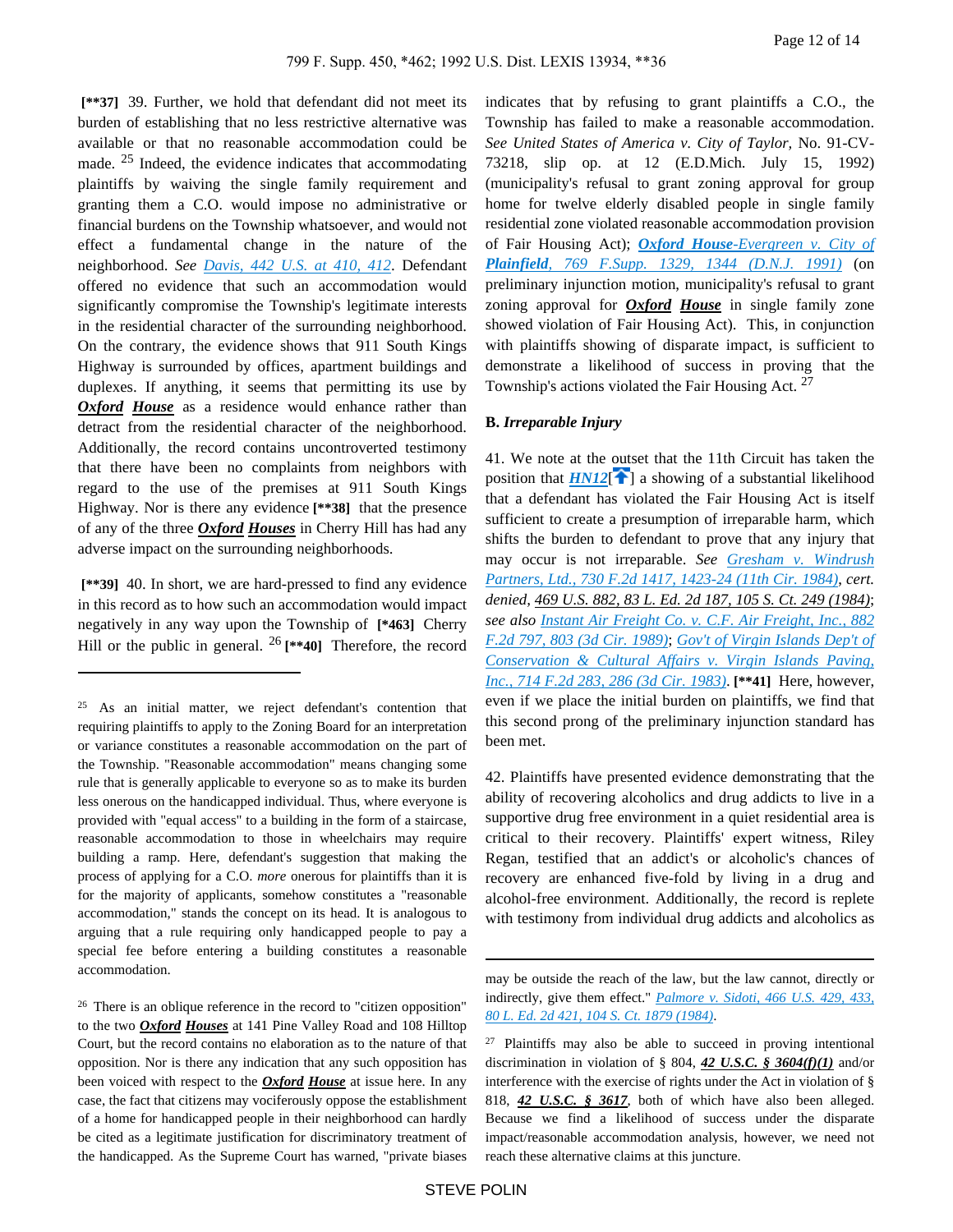well as professionals in the field, who all agree that *Oxford House* provides a supportive environment that is critical to the continued recovery of its residents and that shutting down the house at 911 South Kings Highway would result in a high likelihood of relapse for its residents.

43. This Circuit has already held that an action that jeopardizes the recovery process for a group of alcoholics and threatens to push them into relapse causes just the kind of irreparable harm that justifies preliminary injunctive relief. In *[Sullivan v. City of Pittsburgh, 811 F.2d 171, 179-80](https://advance.lexis.com/api/document?collection=cases&id=urn:contentItem:3S4X-CT90-001B-K20M-00000-00&context=)* **[\*\*42]**  (3d Cir.), *cert. denied, 484 U.S. 849, 180-81 (1987)*, the circuit court observed:

plaintiff-appellees are primarily recovering alcoholics who are in a critical stage of their recovery . . . . Without proper care, supervision and peer support each could easily suffer a relapse . . . . For these alcoholics, a relapse threatens not  **[\*464]** only a potentially irremediable reversion to chronic alcohol abuse but immediate physical harm or death. The record reflects that alcoholics who had been denied treatment at the Center were unable to end their alcohol abuse and suffered severe injury or death as a result . . . and it is clear that [the centers' managers] provide[] the only treatment available for appellees . . . . Indeed, it is difficult to conceive of many facts which would more compellingly argue for appellees' relief.

Here too we find that the uncontroverted evidence showing that a failure to issue an injunction will substantially increase the likelihood of relapse for the current residents of 911 South Kings Highway constitutes a sufficient showing of irreparable harm.

44. Defendant argues that it is premature to make a finding that plaintiffs will suffer irreparable **[\*\*43]** harm by the denial of a C.O. because the Township has not yet made a final determination that a C.O. will be denied. Thus, at this juncture, the Township argues, it is simply asking plaintiffs to apply to the Cherry Hill zoning Board for an interpretation or a variance, and since plaintiffs will not suffer any irreparable harm by making such an application, they must be required to exhaust this administrative remedy before coming to this court for relief.

45. We are not persuaded by this argument. The record indicates that an appeal to the Zoning Board takes time  $28$  -involving, among other things, a public hearing -- and that during the pendency of such a proceeding, plaintiffs would not be able to occupy the house. Since *Oxford House* relies

on residents of its houses to pay the rent, it would have no way of meeting its obligations under its lease of 911 South Kings Highway during the pendency of the zoning proceeding, and would therefore presumably lose the lease. Indeed, there was testimony at the hearing that the landlord immediately sought to return the security deposit and cancel the lease upon learning of the Township's initial refusal to issue the C.O. last March. **[\*\*44]** Presumably, had *Oxford House* appealed the denial of the C.O. to the Zoning Board, as defendant suggests, rather than seeking the immediate intervention of this court, the lease would have been canceled before a determination was ever reached by the Zoning Board. Moreover, even assuming that *Oxford House* could somehow keep the lease, our findings indicate that a delay of even a few weeks in allowing the individual plaintiffs to move into the *Oxford House* would increase their chances of relapse and thus would be likely to cause irreparable injury. <sup>29</sup>

 **[\*\*45]** 46. Therefore, regardless of the ultimate outcome of a proceeding before the Zoning Board, we find that the delay involved would cause plaintiffs to suffer irreparable harm. Therefore they are not required to exhaust such procedures before obtaining relief from this court. *See Easter Seals,* slip op. at 17 *(citing [American Fed'n of Gov't Employees v. Resor,](https://advance.lexis.com/api/document?collection=cases&id=urn:contentItem:3S4X-C860-0039-X1DR-00000-00&context=)  [442 F.2d 993, 995 \(3d Cir. 1971\)\)](https://advance.lexis.com/api/document?collection=cases&id=urn:contentItem:3S4X-C860-0039-X1DR-00000-00&context=)*. <sup>30</sup> Accordingly, we find

<sup>29</sup> We also note that plaintiffs would probably have difficulty presenting their case to the Zoning Board because individual residents or potential residents would, for obvious reasons, wish to remain anonymous and therefore would be hesitant to testify in a public hearing. To that extent, it may be that pursuit of such an avenue by plaintiffs would either cause harm to plaintiffs by forcing them to identify themselves publicly as addicts, and/or amount to an "exercise in futility." *The Easter Seals Society of New Jersey v. Township of North Bergen,* No. 92-1878, slip op. at 18 (D.N.J. July 22, 1992) (where "any further efforts . . . to work within the municipal administrative apparatus would be an exercise in futility," exhaustion is not required) *(citing [Doe v. Butler, 892 F.2d 315, 322](https://advance.lexis.com/api/document?collection=cases&id=urn:contentItem:3S4X-7MD0-003B-54JG-00000-00&context=)  [\(3d Cir. 1989\)\)](https://advance.lexis.com/api/document?collection=cases&id=urn:contentItem:3S4X-7MD0-003B-54JG-00000-00&context=)*.

<sup>30</sup> It is also worth noting that the issue that the Township wishes to see resolved by the Zoning Board -- whether plaintiffs meet the definition of "family" in the ordinance -- is irrelevant to our determination here under the Fair Housing Act. *See [supra P 26](https://advance.lexis.com/api/document?collection=cases&id=urn:contentItem:3S4X-CWK0-003B-40M9-00000-00&context=)*. Indeed, our finding that a Zoning Board proceeding is likely to cause irreparable injury to plaintiffs, also constitutes a basis for our holding that the Township has violated the Fair Housing Act by imposing more onerous procedural requirements on plaintiffs than are imposed on others and by failing to make a reasonable accommodation. Thus, it is the enforcement of the zoning ordinance itself, including the Township's position that plaintiffs must go before the Board, that constitutes a violation of the Act. To require plaintiffs to "exhaust" those procedures that themselves violate the Act before seeking the protection of the Act in federal court would be nonsensical at best.

<span id="page-12-0"></span><sup>&</sup>lt;sup>28</sup>  $HNI3$ <sup>[2]</sup> Under state law, a zoning board has 120 days after an appeal is filed to render a decision. *See [N.J.S.A. 40:55D-73](https://advance.lexis.com/api/document?collection=statutes-legislation&id=urn:contentItem:5F0Y-C771-6F13-044J-00000-00&context=)*.